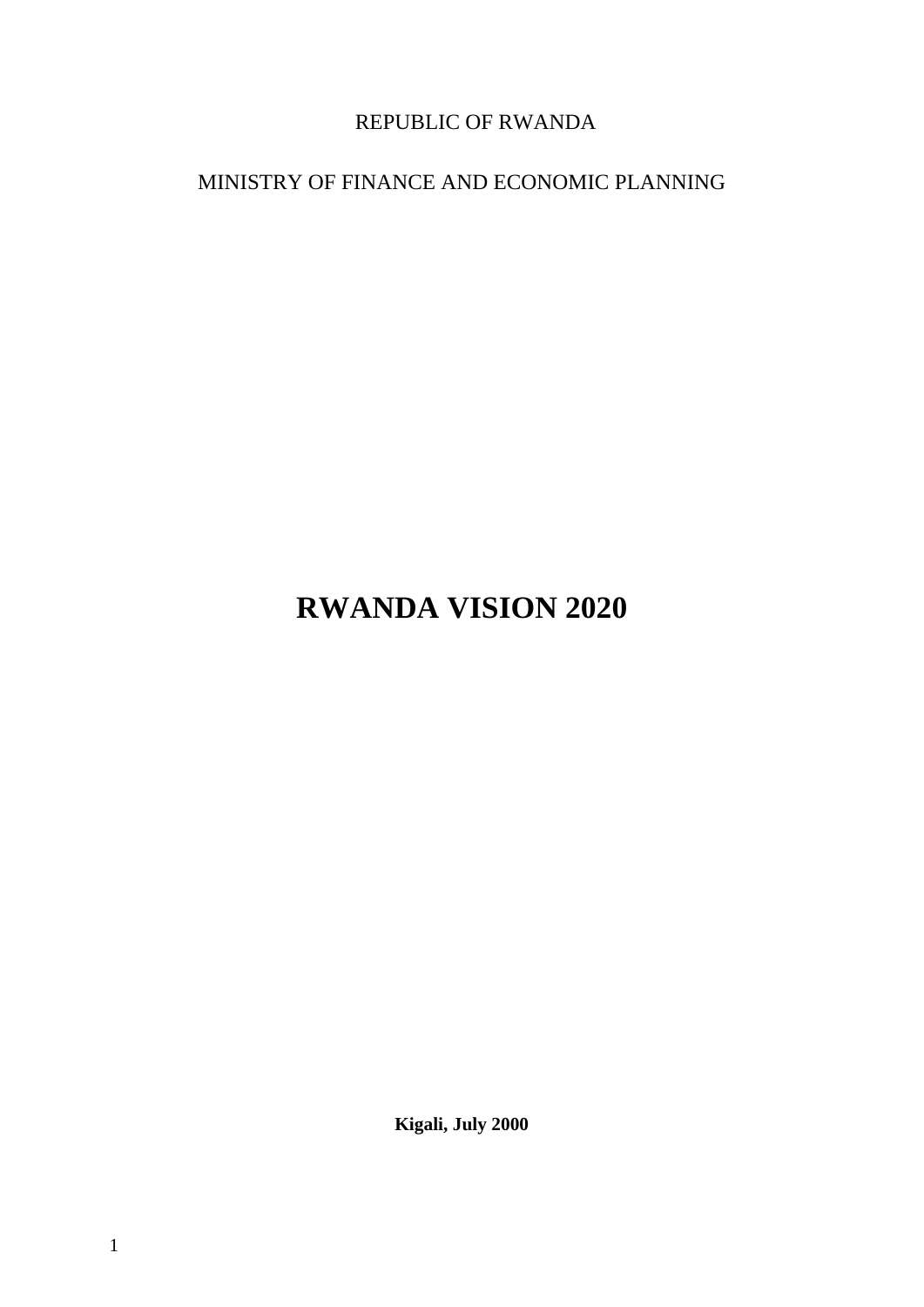# **FOREWORD**

#### By Donald KABERUKA Minister for Finance and Economic Planning

- 1. In 1998-1999, the Office of the President of the Republic of Rwanda, launched national reflection sessions on the future of Rwanda in Village Urugwiro. After successful efforts in breaking the cycle of violence that had blighted Rwanda for 50 years, culminating in the horrifying genocide, the Government of National Unity felt the time had come for us, Rwandans to start thinking about what kind of Nation we want in the future.
- 2. After extensive consultations, the Government of National Unity drafted a document called VISION 2020. This draft document was presented to a large cross-section of Rwandan society, by whom it was amended and validated. The final result is the current document, in which a long-term development path for Rwanda is outlined and ambitious goals to be reached by the year 2020 are formulated.
- 3. VISION 2020 is a framework for Rwanda's development, presenting the key priorities and providing Rwandans with a guiding tool for the future. It supports a clear Rwandan identity, whilst showing ambition and imagination in overcoming poverty and division. The Rwandan Government, together with its partners, donors, civil society organisations and the private sector, is now in the process of formulating more detailed sectoral plans in order to attain the goals of VISION 2020.
- 4. In general, our country has been badly governed during most of the last century. Both the colonial and post-colonial regimes ruled Rwanda on the basis of favouritism and prejudice. As a consequence, Rwanda is one of the poorest countries in the world and we, the people of Rwanda, were until recently, strongly divided. Hence, VISION 2020 expresses the aim of attaining per capita income of a middle-income country in an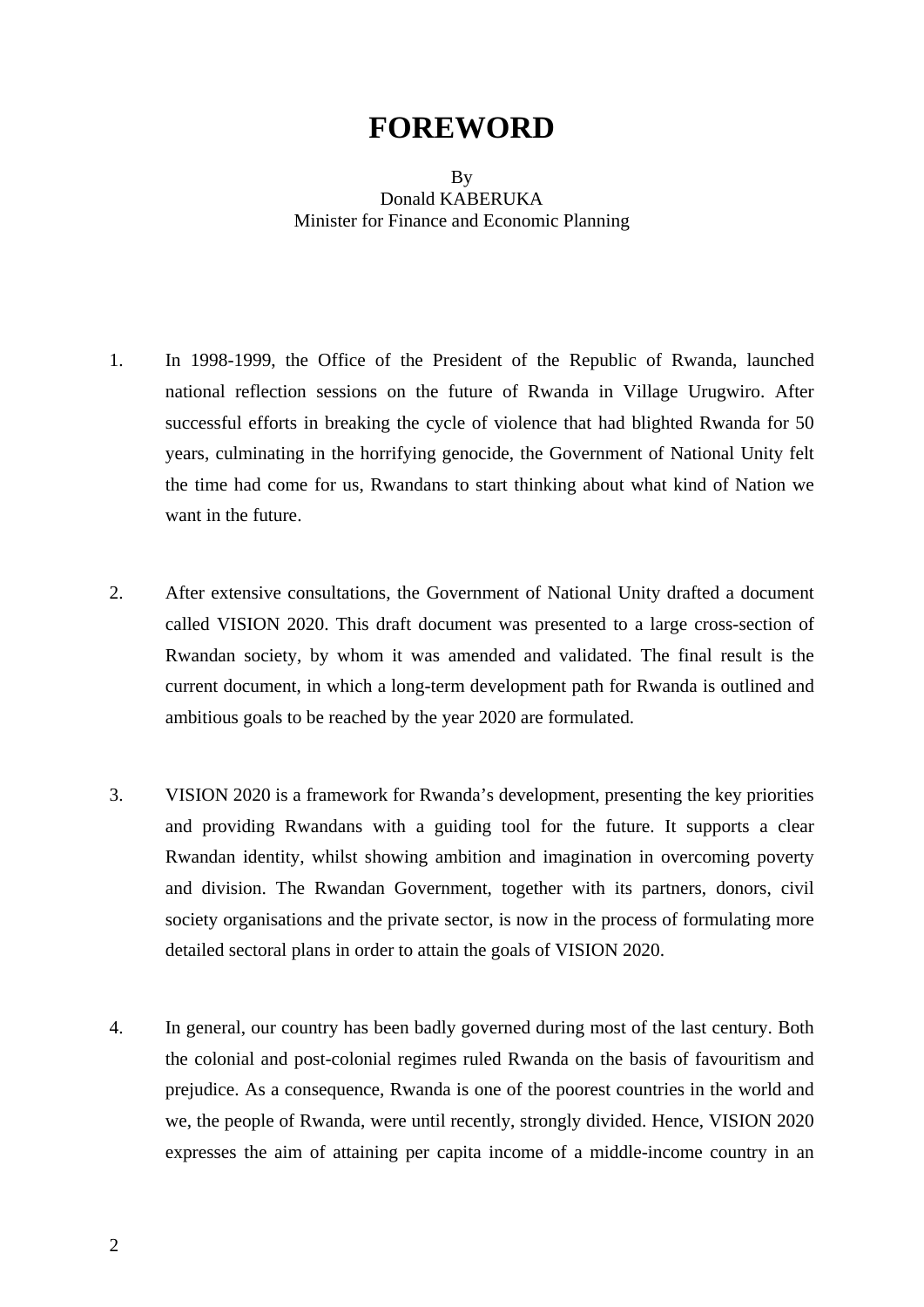equitable way, and the aspiration to become a modern, strong and united nation, without discrimination between its citizens.

- 5. We identified six priority pillars and three cross-cutting areas, the development of which will be crucial for making the necessary long term transformations in Rwandan society happen and thus attaining the goals outlined above. The crucial task ahead of us is to make these key pillars and cross-cutting areas move in tandem. They touch upon most aspects of Rwandan society, and comprise socio-political and economic issues.
- 6. It is thus envisaged that in the short run, an effective state needs to be built, capable of formulating and implementing policies that will lay the foundation for private sector led growth. A conducive environment will be built to enable Rwanda's economy to diversify into the secondary and tertiary sectors, whilst in the long run an entrepreneurial middle class will take over the main thrust of Rwanda's development effort from the State and foreign donors.
- 7. Good governance is the topic of the first pillar, which affects a lot of spheres of Rwandan life and success in which will be crucial in fulfilling the promises of the VISION 2020. The other five pillars are mainly to do with economic development in a broad sense and are interdependent. It is outside the purpose of VISION 2020 to come up with details on strategies and policies, but it may be clear that we will always have to build upon our agricultural sector and develop it into productive and marketoriented agriculture over the medium term.
- 8. Agricultural transformation is, of course, only one element of our economic strategy, which aims to create more diversified and competitive economy. For this to happen, infrastructural development will need to be nurtured, whilst to achieve sustainable development, the private sector will have to become the major for engine of growth. This will be enhanced by implementing sound policies that support the development of the private sector and foster openness through regional and international economic integration.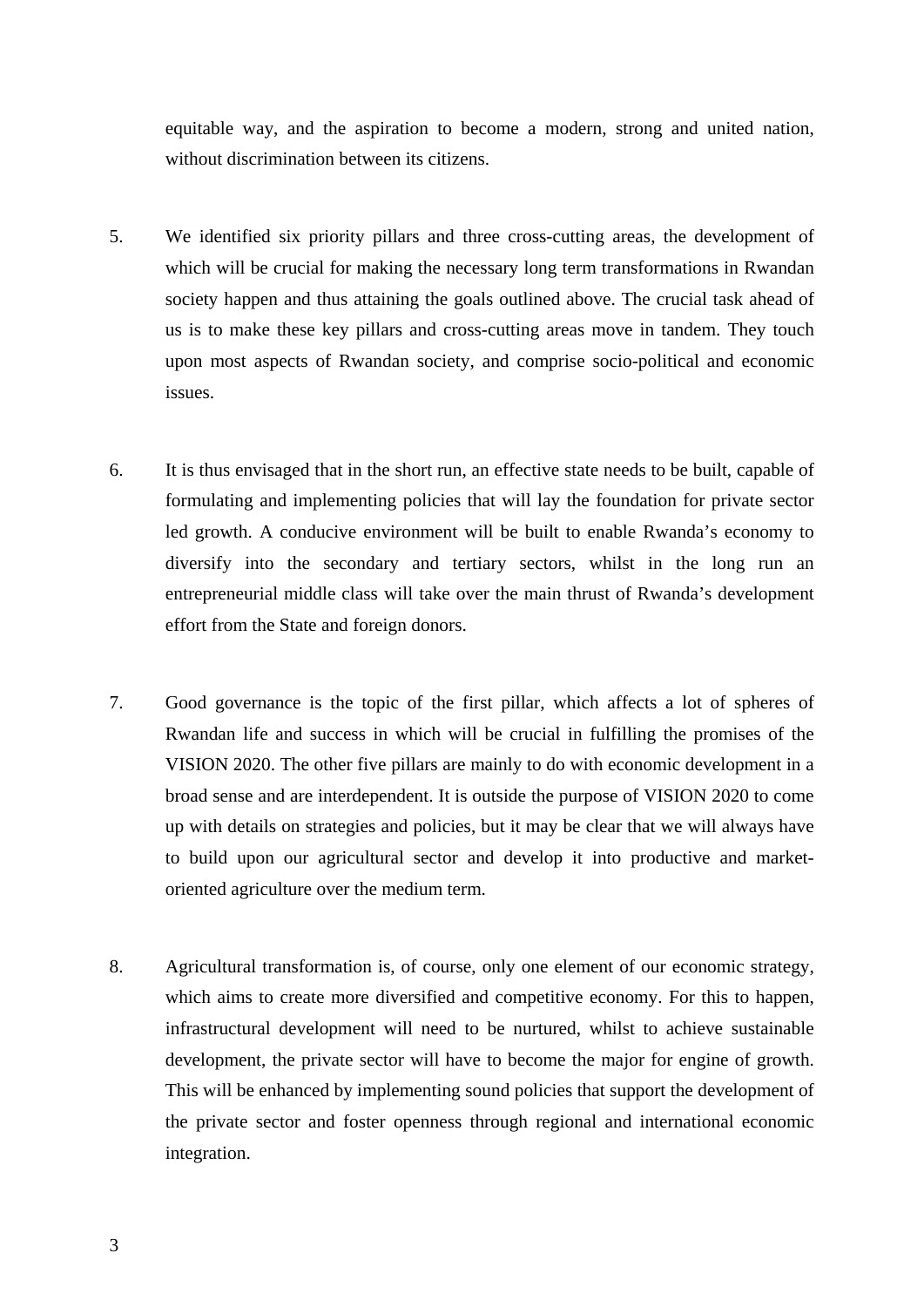- 9. At the core of our development process will be what constitutes Rwanda's principal asset: its people. Human resources will be improved, so that Rwanda can become a knowledge-based economy. In particular, we will actively encourage science and technology education and ICT skills, which will also help in addressing the fact that our country is landlocked. Whilst another cross-cutting areas; gender equality and environmental and natural resource management, are goals to be pursued in their own right, they will also contribute to the development of the other pillars and the overall goals of the VISION.
- 10. Success in the implementation of VISION 2020 will depend primarily on the efforts and sacrifices of ourselves, the citizens of Rwanda. However, we also agree that the current needs of Rwanda are enormous and that these will continue to be so, even within the VISION 2020 horizon. As such, whilst we will not shy away from our own responsibilities and reducing aid dependency substantially is a key component of Vision 2020, it is clear that donor support will remain necessary to successfully attain the goals outlined in this document.
- 11. We want to express our appreciation to all those who contributed in one-way or another to the elaboration of the VISION 2020, including officials from various ministries, leaders at all decentralised levels, the private sector and civil society. Now the challenge to us all is to start and make our VISION happen!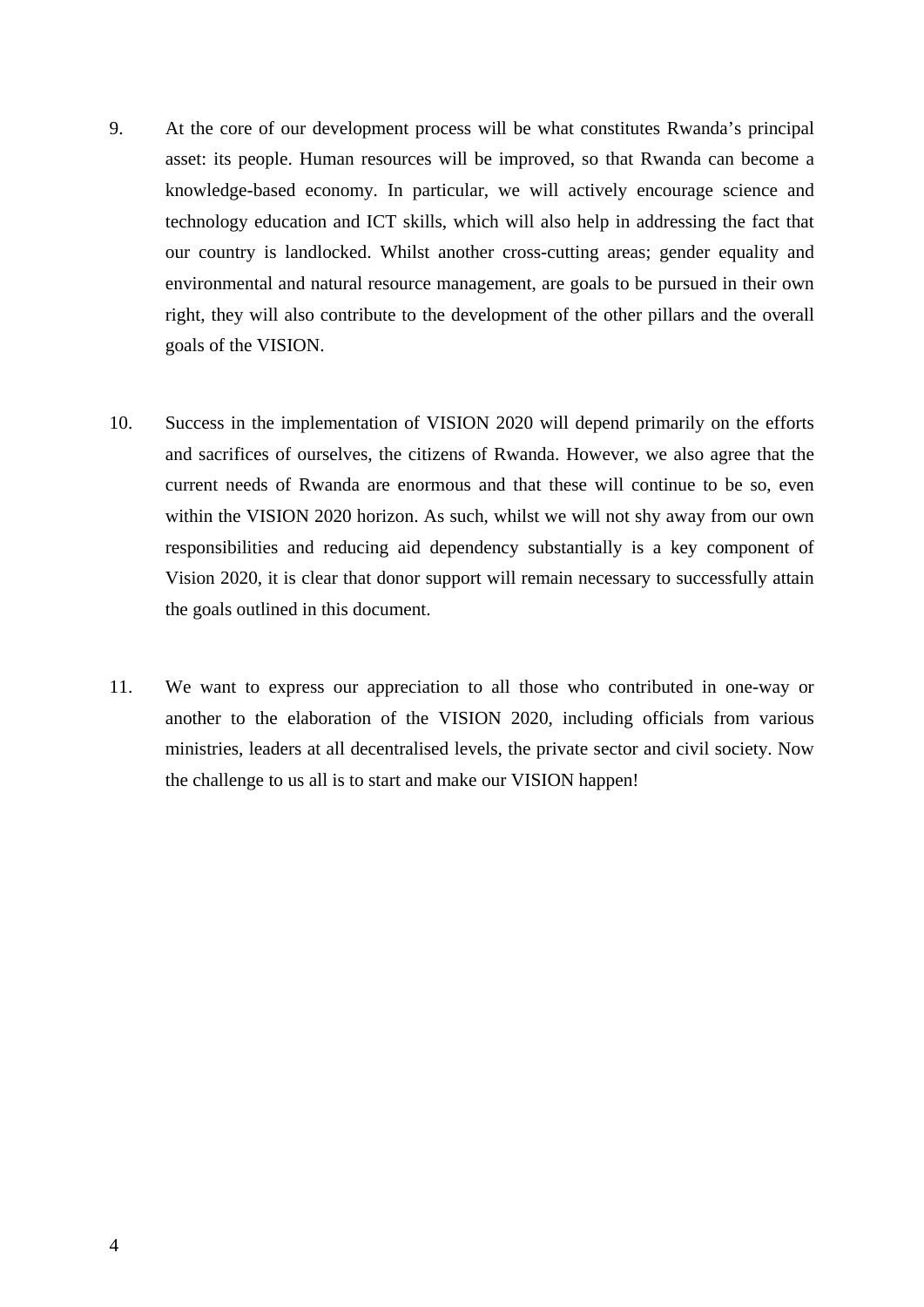# **Table of Contents**

| 3.1. The Short Term: Promotion of macroeconomic stability and wealth creation to  11  |  |
|---------------------------------------------------------------------------------------|--|
|                                                                                       |  |
| 3.2. The Medium Term: Transforming from an agrarian to a knowledge-based economy . 11 |  |
| 3.3. Long Term: Creating a productive middle class and fostering entrepreneurship  13 |  |
|                                                                                       |  |
|                                                                                       |  |
| 4.2. Human Resource Development and a Knowledge-based economy 15                      |  |
|                                                                                       |  |
|                                                                                       |  |
|                                                                                       |  |
|                                                                                       |  |
|                                                                                       |  |
|                                                                                       |  |
|                                                                                       |  |
|                                                                                       |  |
|                                                                                       |  |
|                                                                                       |  |
| 6.2. Financing of Vision 2020: Macroeconomic assumptions and projections 25           |  |
|                                                                                       |  |
|                                                                                       |  |
|                                                                                       |  |
|                                                                                       |  |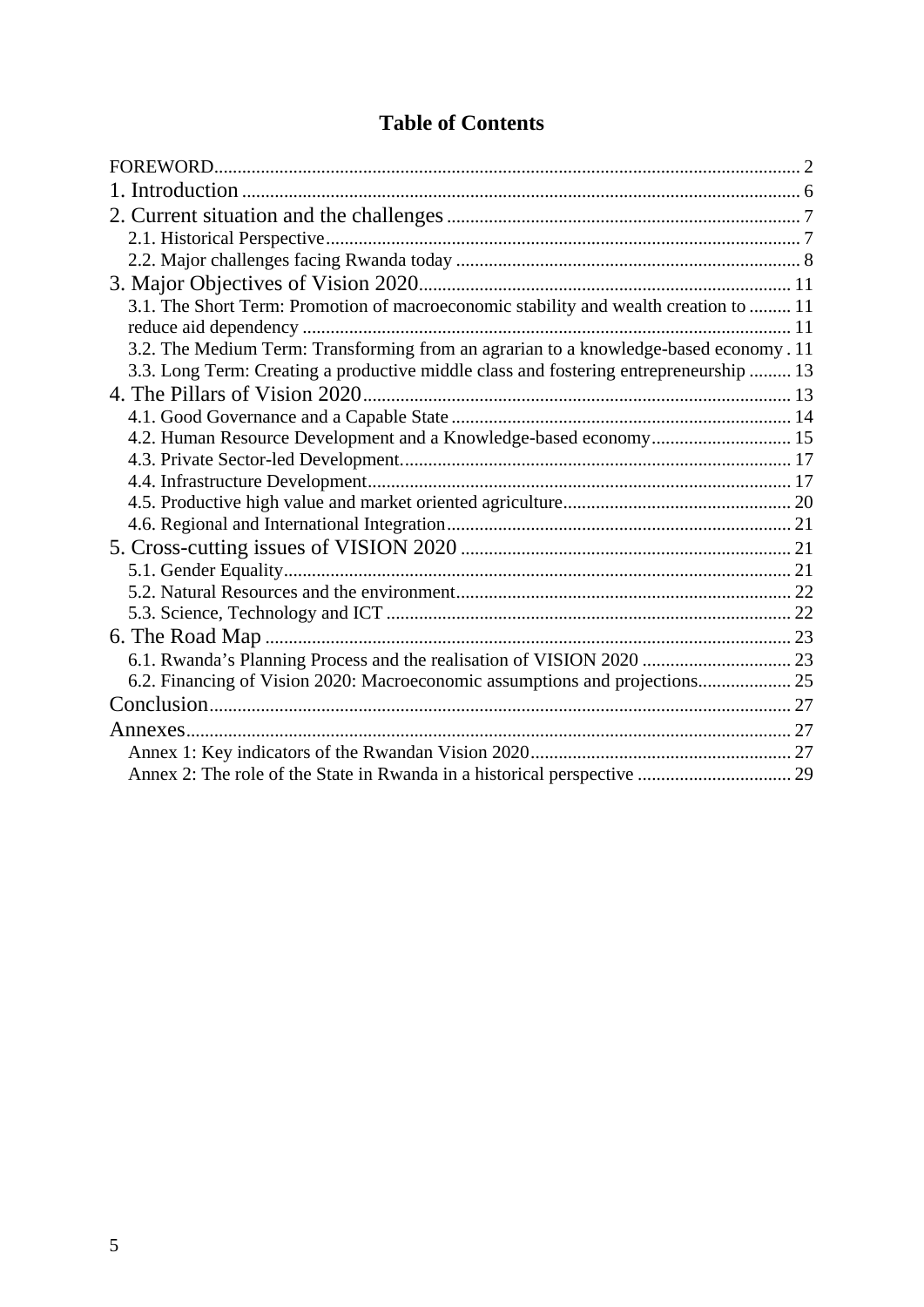# **1. Introduction**

How do Rwandan envisage their future? What kind of society do they want to become? How can they construct a united and inclusive Rwandan identity? What are the transformations needed to emerge from a deeply unsatisfactory social and economic situation? These are the main questions Rwanda Vision 2020 addresses.

This Vision is a result of a national consultative process that took place in Village Urugwiro in 1998-99. There was broad consensus on the necessity for Rwandans to clearly define the future of the country. This process provided the basis upon which this Vision was developed.

Today, Rwanda finds itself at a crossroads, moving from the humanitarian assistance phase associated with the 1994 genocide into one of sustainable development. Since 1994, the Government of Rwanda has stabilised the political situation, whilst putting the economy back on track with considerable assistance from development partners. However, the challenges remain daunting.

The Rwandan population is expected to double to around 16 million by  $2020<sup>1</sup>$ . Given that the major aspiration of Vision 2020 is to transform Rwanda's economy into a middle income country (per capita income of about 900 USD per year, from 290 USD today), this will require an annual growth rate of at least 7%. This will not be achieved unless we transform from a subsistence agriculture economy to a knowledge-based society, with high levels of savings and private investment, thereby reducing the country's dependence on external aid.

Economic growth, alone, is not sufficient to bring about the necessary rise in the standard of living of the population. To vanquish hunger and poverty, growth must be Pro-Poor, giving all Rwandan's the chance to gain from the new economic opportunities. Vision 2020 aspires for Rwanda to become a modern, strong and united nation, proud of its fundamental values, politically stable and without discrimination amongst its citizens.

In view of the aspirations and challenges outlined above, it is important to develop a new Vision for Rwanda and translate it into an achievable program based on the following pillars:

- Reconstruction of the nation and its social capital anchored on good governance, underpinned by a capable state;
- Transformation of agriculture into a productive, high value, market oriented sector, with forward linkages to other sectors;
- Development of an efficient private sector spearheaded by competitiveness and entrepreneurship;

 $\overline{a}$ 

 $<sup>1</sup>$  Unless family planning improves, in which case the population is projected to reach 13 million.</sup>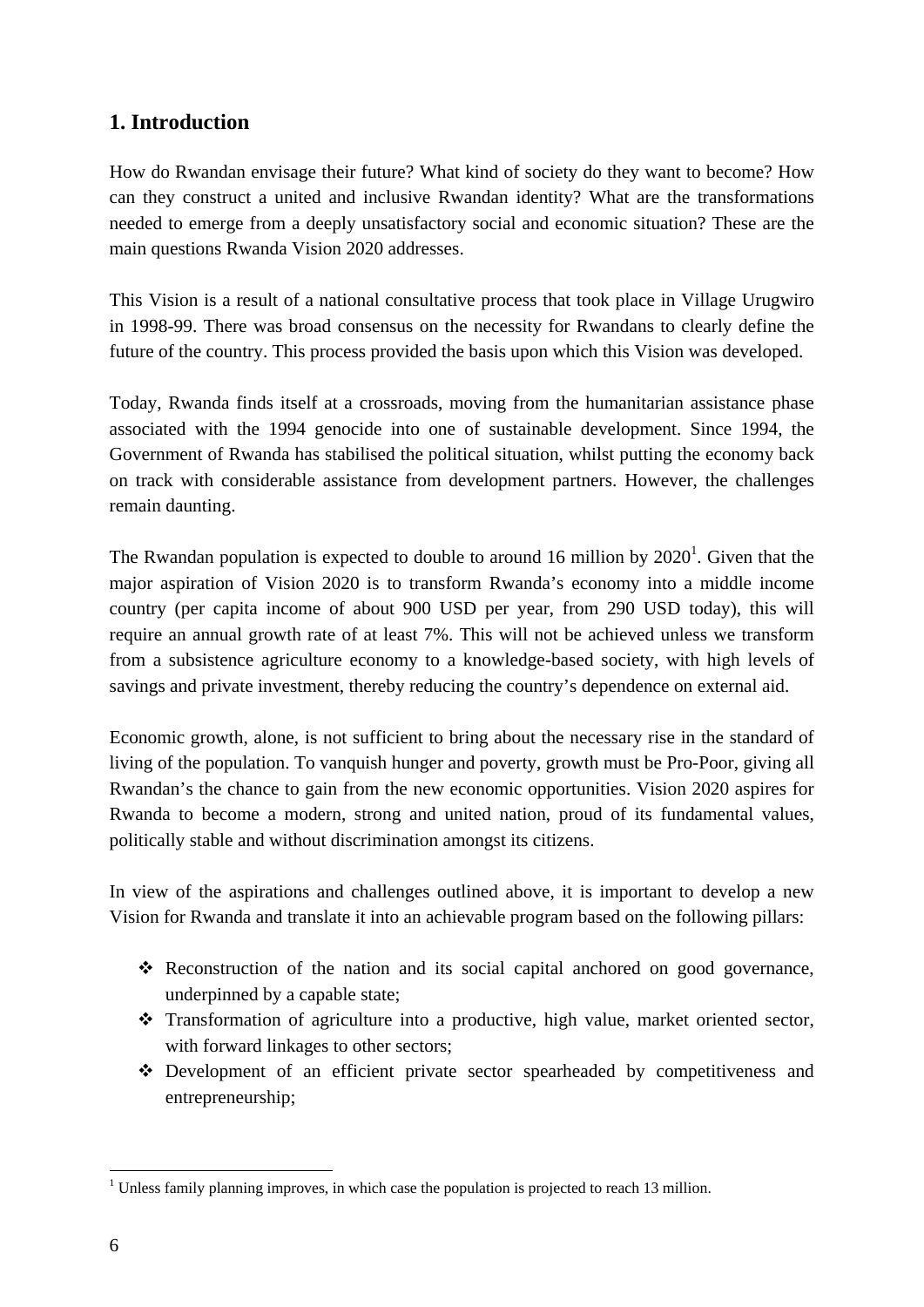- Comprehensive human resources development, encompassing education, health, and ICT skills.aimed at public sector, private sector and civil society. To be integrated with demographic, health and gender issues;
- Infrastructural development, entailing improved transport links, energy and water supplies and ICT networks;
- $\triangle$  Promotion of regional economic integration and cooperation.

At all times, these will be affected by a number of cross-cutting issues including, gender equality and sustainable environmental and natural resource management

Vision 2020 is to be achieved in a spirit of social cohesion and equity, underpinned by a capable state. Rwanda's ongoing development will have, at its core, the Nation's principal asset - its people.

# **2. Current situation and the challenges**

#### **2.1. Historical Perspective**

Although Rwanda has made significant progress from the devastated nation that emerged from the 1994 genocide, it still remains a severely under-developed, agrarian based economy with around 60% of the population living under the poverty line. In order to fully understand the present situation, it is important to appreciate Rwanda in a historical perspective.

Since the  $11<sup>th</sup>$  century, Rwanda existed as a nation founded on a common history of its people, shared values, a single language and culture, extending well beyond the current boarders of the country. The unity of the Rwandan nation was also based on the clan groups and common rites with no discrimination based on ethnicity.

The colonial power, based on an ideology of racial superiority and in collaboration with some religious organisations, exploited the subtle social differences and institutionalized discrimination. These actions distorted the harmonious social structure, creating a false ethnic division with disastrous consequences.

The recent history of Rwanda can be summarised by the following key events:

- The 1884 Berlin Conference placed the Kingdom of Rwanda under German rule as part of Deutsch Ostafrica (German East Africa);
- During the subsequent partition of Africa in 1910, a big part of Rwanda was annexed to neighbouring countries. This caused the loss of 1/3 of the Rwandan internal market and a large part of its natural resources;
- Following the  $1<sup>st</sup>$  World War and the defeat of Germany, Rwanda was given to Belgium as a trustee territory under the authority of the League of Nations;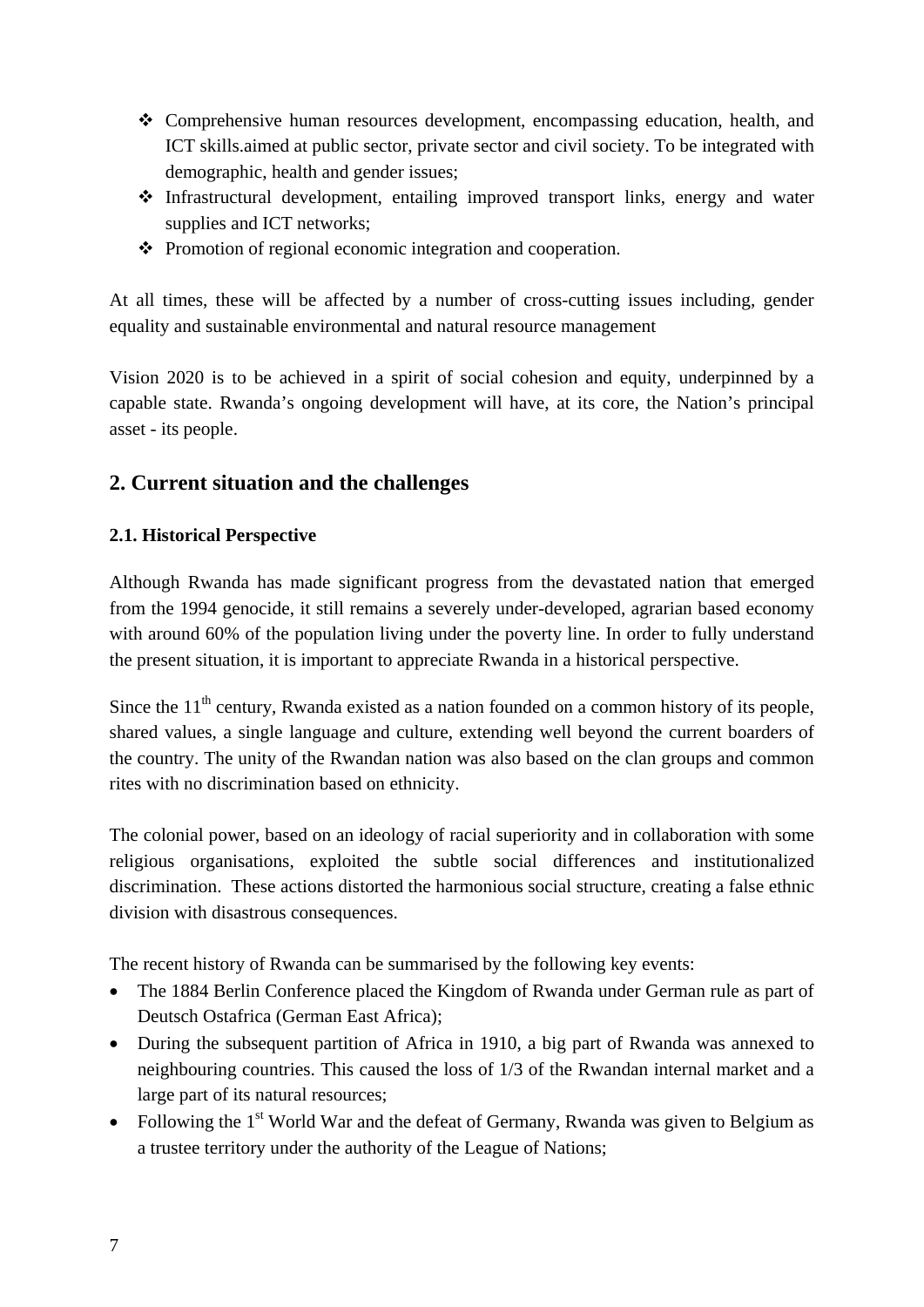- After the  $2<sup>nd</sup>$  World War, the League of Nations became the United Nations and Rwanda became a UN Mandate trust territory, under Belgian administration, until 1962;
- During the colonial period, the Belgian administration applied contemporary Darwinian theories, thereby deeply dividing the people of Rwanda. This unfortunate development can be seen as laying the foundations for periodic mass killings even after independence was gained in 1962, culminating in the 1994 genocide.
- The RPF put an end to the 1994 genocide and thereafter formed the Government of National Unity (GNU) and the Transitional National Assembly (TNA) in coalition with other political parties to define a new future for Rwanda through democratic institutions.

This historical legacy goes some way to explain the challenges that Rwanda faces today. These will be examined individually in the following section.

#### **2.2. Major challenges facing Rwanda today**

The economy of Rwanda is currently characterized by internal (budget deficit) and external (Balance of Payments) macroeconomic disequilibria, alongside low savings and investment rates and high unemployment and underemployment (table 1). In addition, Rwanda's exports, composed mainly of tea and coffee – whose prices are subject to fluctuations on the international market – have not been able to cover export needs.

| Indicators                        |                        | 1995    | 1996    | 1997    | 1998     | 1999     | 2000     | 2001     | <b>ASS</b><br>(1999) |
|-----------------------------------|------------------------|---------|---------|---------|----------|----------|----------|----------|----------------------|
| Inflation Rate (%)                | <b>CPI</b>             | 48.2    | 13.3    | 11.7    | 6.8      | $-2.4$   | 3.9      | 3.4      |                      |
|                                   | <b>GDP</b><br>deflator | 50.4    | 10.2    | 15.6    | 2.0      | $-5.2$   | 1.3      | 0.7      | 12                   |
| Savings less<br>investments       | (In % of<br>GDP)       | $-19.0$ | $-19.2$ | $-17.4$ | $-17$    | $-16.7$  | $-16.3$  | $-16.4$  | $-2.6$               |
|                                   | (in 10<br>RwF          | $-64.4$ | $-81.9$ | $-97.1$ | $-105.6$ | $-107.7$ | $-115.0$ | $-123.7$ |                      |
| Internal absorption<br>% of GDP   |                        | 122.8   | 120.3   | 124.6   | 120.4    | 118.7    | 113.7    | $-113.9$ | 102.6                |
| Global fiscal deficit<br>% of GDP | Grant<br>excluded      | $-13.7$ | $-13.2$ | $-9.2$  | $-8.3$   | $-9.7$   | $-8.9$   | $-9.5$   | $-5.6$               |
|                                   | Grant<br>included      | $-2.4$  | $-5.8$  | $-2.5$  | $-30$    | $-3.8$   | 0.1      | $-1.1$   | $-4.5$               |
| Current deficit                   |                        | $-20.5$ | $-19.2$ | $-17.3$ | $-16.8$  | $-17.1$  | $-16.9$  | $-16.3$  |                      |
| balance (% of GDP)                |                        | 4.5     | $-0.2$  | $-3.2$  | $-9.4$   | $-7.6$   | $-5.1$   | 6.5      |                      |
| GDP per capita<br>(USD)           |                        |         |         |         |          |          | 227      | 263      | 470                  |
| Debt servicing (% of<br>exports)  |                        |         | 20      | 14      | 17       | 26       | 25       |          | 10                   |

**Table 1: Rwanda's Macro-economic indicators from 1995 to 2001** 

Source: 2001 Rwanda development indicators: Africa database 2001.

This overall situation can be best explained by reviewing a number of individual challenges.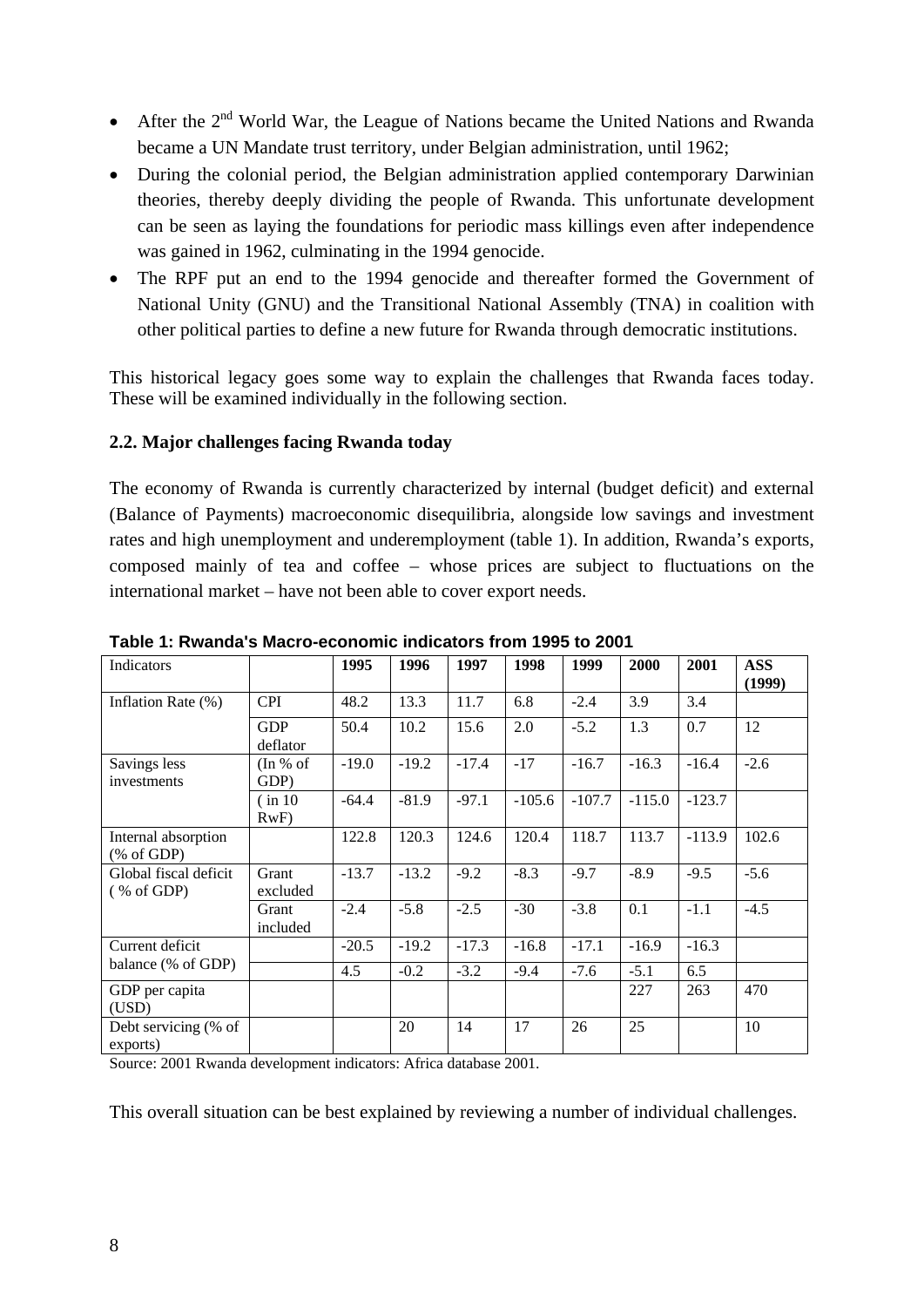#### *(i) Diminishing agricultural productivity and arable land distribution*

Agriculture, accounts for more than 90% of the labour force, yet remains unproductive and largely on a subsistence level. Distribution of arable land now stands at one hectare for every 9 Rwandans and is diminishing due to high birth rates. The obvious consequence is that a substantial number of rural families who subsist on agriculture own less than 1 hectare, which is too small to earn a living. Available pastureland is 350,000 hectares most of which is of poor quality. This results in intense exploitation of the land, with no simultaneous application of corrective measures, most notably through fertilizer use. The net result has been a decline in land productivity and massive environmental degradation, contributing to rampant malnutrition amongst the Rwandan population. Rwandans can no longer subsist on land and ways and means need to be devised to move the economy into the secondary and tertiary sectors.

#### *(ii) Natural Barriers to trade*

Rwanda is land-locked, with long distances from ocean ports; a factor that raises transportation costs for both exports and imports. The country lacks a link to regional railway networks, which means most trade is conducted by road. Poor road quality creates high transportation costs leading to inflated prices of domestically manufactured products, as raw materials used for manufacturing need to be imported. These natural barriers to trade hinder industrial and other forms of development.

#### *(iii) Narrow economic base*

It is clear that increases in the productivity and exports of Coffee and Tea alone, will not be sufficient to build the Rwandan economy. Therefore efforts need to be made to expand the economic base and especially exports. Although there are small pockets of various high value minerals in Rwanda, there is no single natural resource of sufficient quantity that will kickstart the economy. For several decades, the mining sector was largely based on the extraction and export of Cassiterite from several mines and numerous surface operations. Deposits of other minerals such as Wolfram, Colombo-tantalite and Gold do exist, but total reserves are not known. The country does have estimated reserves of 60 billion cubic metres of natural gas in lake Kivu, but this sector has lacked investments both for effective exploration and profitable exploitation.

#### *(iv) Weak institutional capacity*

Governance, including the management of public resources remains insufficient due to lack of sound institutions and competent personnel. Rather than develop sound systems themselves, past governments continued to rely on foreign technical assistance that was both costly, largely indifferent to domestic long term needs and failed to build local capacities. Although great progress has been made on this front, it still represents a significant hindrance to effective governance.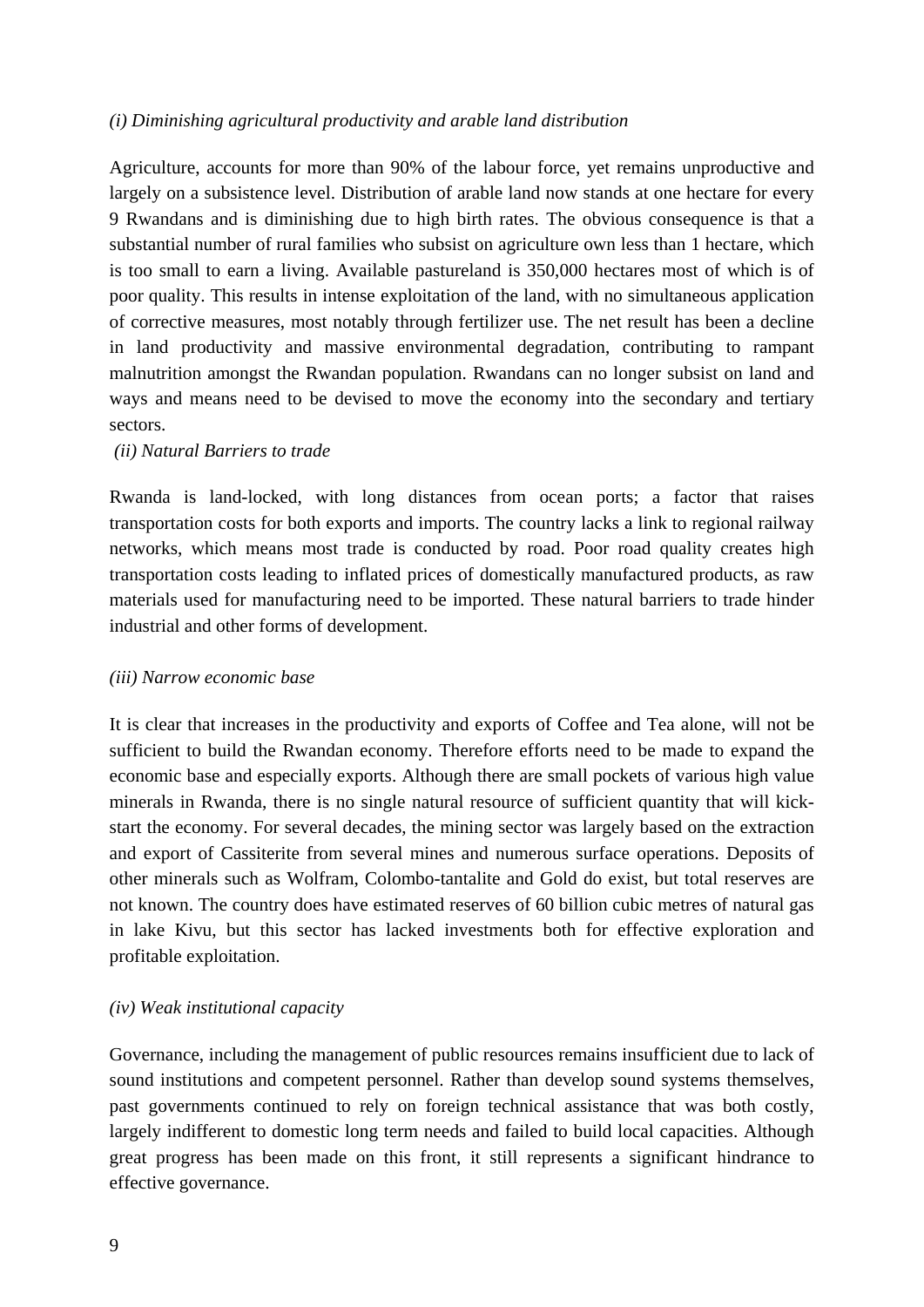#### *(v) Low level of human resource development*

The severe shortage of professional personnel constitutes an obstacle to the development of all sectors. Lack of adequately trained people in agriculture and animal husbandry hampers modernisation of this sector, whilst a shortage technicians and competent managers severely constrains the expansion of the secondary and tertiary sectors. Illiteracy is rampant both amongst the urban and the rural population with 48% of Rwandans unable to read and write. Addressing this situation is made more difficult by the prevalence of major diseases, such as malaria and HIV/AIDS, which together with malnutrition reduce the productivity of the population.

#### *(vi) Public debt*

Rwanda's public debt constitutes a major obstacle to its economic development. Public debt stands at about US\$ 1.5 billion and is larger than current national GDP of US \$ 1.3 billion (2000 data). About 75% of public debt is owed to the World Bank and other multilateral lenders. This has been accumulating at a rate higher than the country's capacity to generate wealth to service the debt. A return to sustainable level of debt, where existing debt can be serviced comfortably without jeopardising the country's growth prospects, is envisaged for 2015. However, continued debt relief and grant financing by donors will still be needed, at least in the medium term and a significant rise in export earnings is vital to avoid returning to the current situation.

#### *(vii) Social and Economic Consequences of the Genocide*

The 1994 Genocide devastated the Rwandan economy as well as its population. GDP was halved in a single year, eighty percent of the population was plunged into poverty and vast tracts of land and livestock were destroyed. The genocide also exacerbated a number of development constraints, which existed before 1994. The already poorly developed productive infrastructure was completely destroyed and the nation was robbed of a generation of trained teachers, doctors, public servants and private entrepreneurs. Thus, the consequences of genocide have devastated Rwanda's social, political and economic fabric. Without successful reconciliation, political stability and security, private investors will not develop confidence in the country.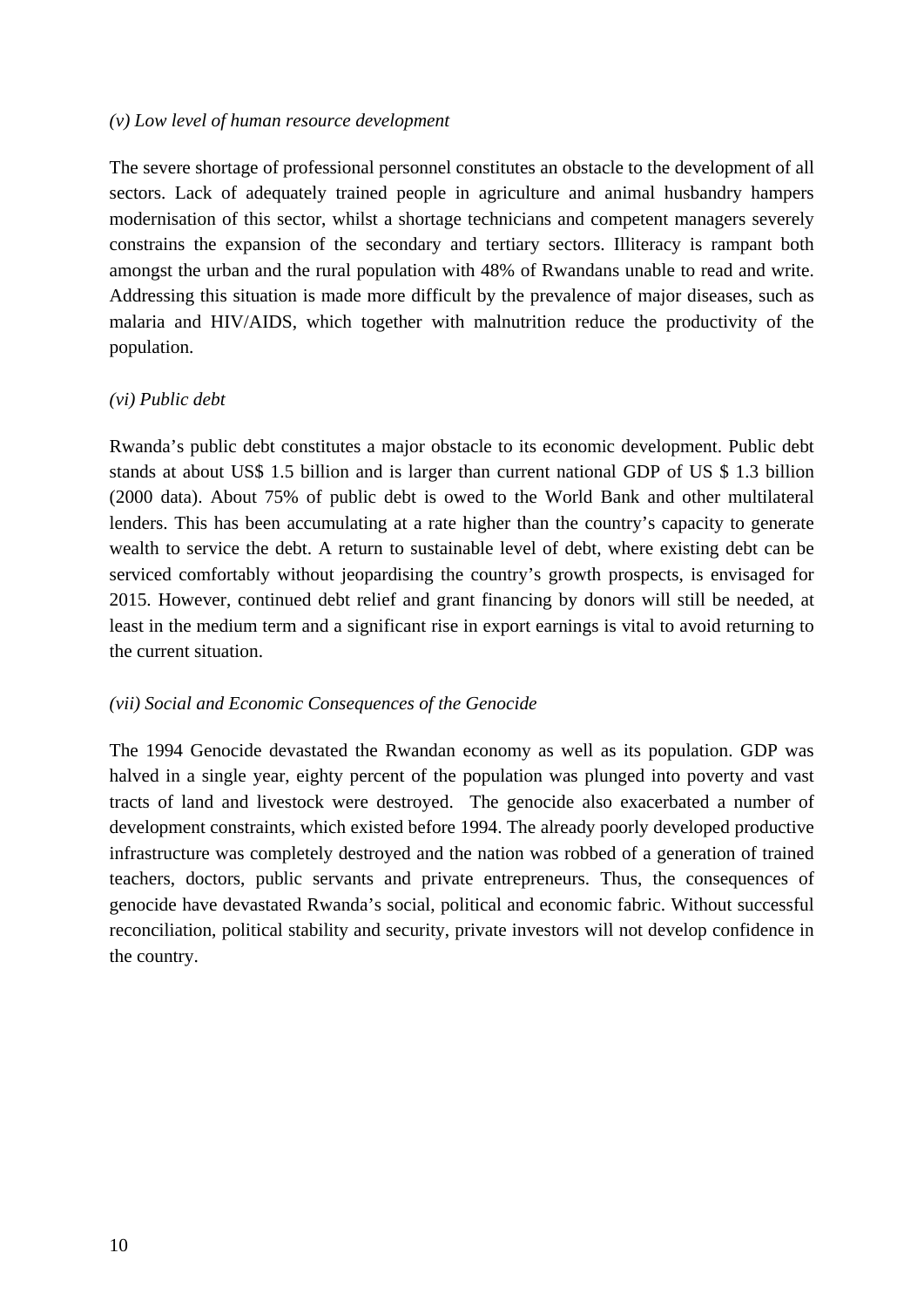# **3. Major Objectives of Vision 2020**

The VISION seeks to fundamentally transform Rwanda into a middle-income country by the year 2020. This will require achieving annual per capita income of US\$ 900 (US\$ 290 today), a poverty rate of 30% (64% today) and an average life expectance of 55 years (49 years today). Appendix 1 shows, in more detail, the transformation we hope to achieve.

 Taking into account Rwanda's extremely scarce resources, prioritisation and sequencing will be crucial. This section shows prioritisation in the short, medium and long run. It acknowledges the interdependencies and complementarities between different policies and developments. For example, industry and service sector development cannot be realised without a competitive stock of skills, infrastructure and financial services.

In the short run the key issues of stabilizing the economy, reducing aid dependency and developing exports will be vital. The following section will discuss these in detail.

#### **3.1. The Short Term: Promotion of macroeconomic stability and wealth creation to reduce aid dependency**

Rwanda will put into place macroeconomic stabilization policies that are conducive for private sector development. This, together with expanding the domestic resource base and increasing exports, is the only way to lessen aid dependence.

The imbalances highlighted in Table1 have been a source of macroeconomic instability and have led to an unsustainable debt burden and dependency on foreign aid. To reduce this dependency it will be crucial to develop effective strategies to expand the tax base, attract foreign investors and address the debt situation. Also, diversification and the development of non-traditional exports need to be promoted, as well as addressing the anti-export bias in public policies.

Envisaged policies, some of which are already being formulated and implemented include trade liberalisation, privatisation, tax reforms, competitive exchange rates and market driven interest rates. Government will desist from providing services that the private sector can deliver more efficiently and competitively. With these policies in place the economy will be able to take up the challenge of transforming from an agrarian subsistence economy into a sophisticated knowledge-based society.

#### **3.2. The Medium Term: Transforming from an agrarian to a knowledge-based economy**

Even if Rwanda's agriculture is transformed into a high value/high productivity sector, it will not, on its own, become a satisfactory engine of growth. There has to be an exit strategy from reliance on agriculture into secondary and tertiary sectors. The issue, however, is not simply one of a strategy based on agriculture, industry or services, but rather, identifying Rwanda's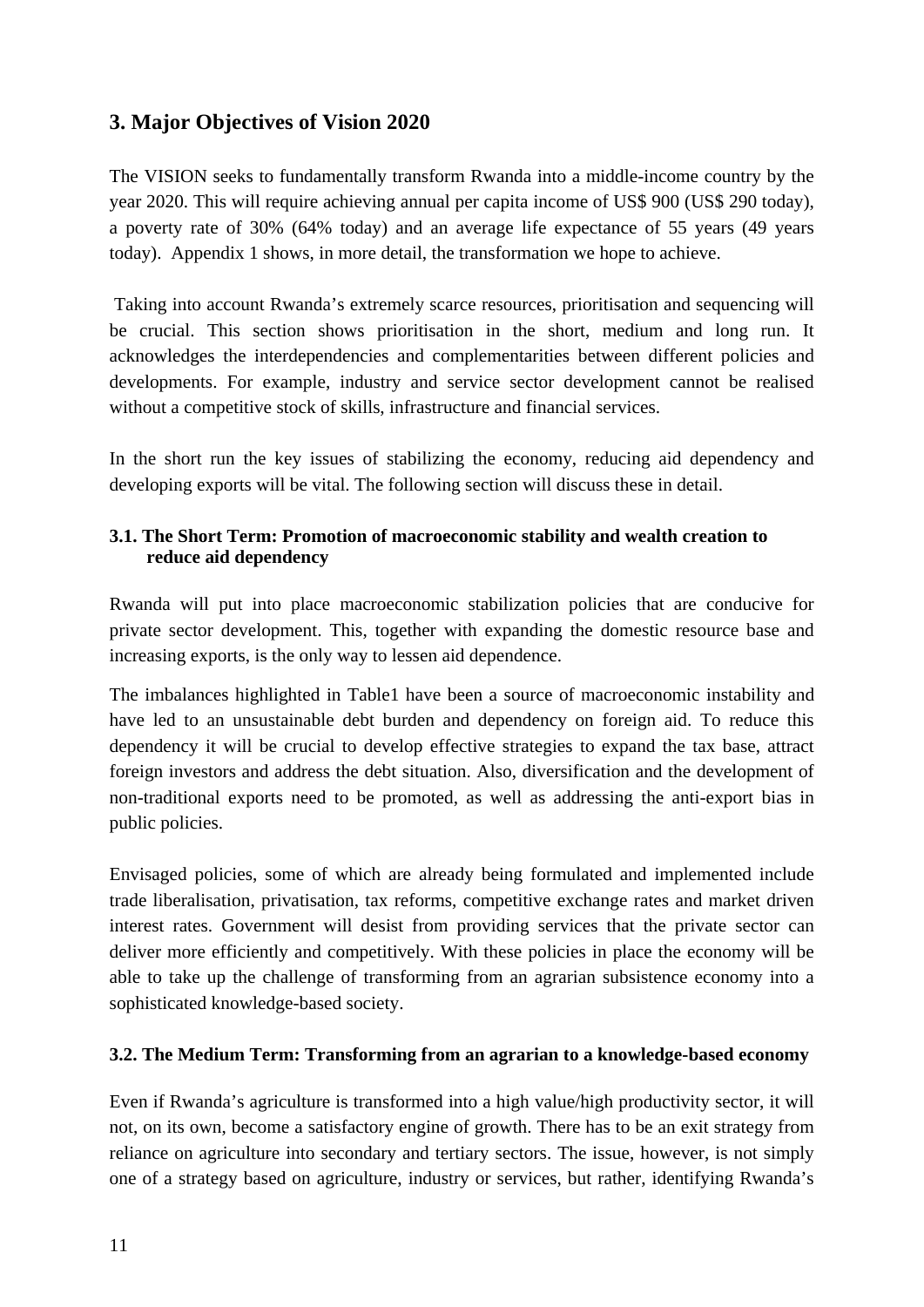comparative advantage and concentrating strategies towards it. For instance there is a plentiful supply of cheap labour, a large multi-lingual population, a strategic location as the gateway between East and Central Africa as well as its small size, making it easy to build infrastructure (resources permitting). The industries established would need to address basic needs, for which there is a readily available market, as these products can satisfy local demand and even move towards export.

As for services, in the medium to long term, this sector will become the most important engine of Rwanda's economy. Since Rwanda is landlocked and has limited natural resources, the Government should take a lead role in designing policies geared towards encouraging investment in services, to acquire and maintain a competitive edge in the region.

It should be noted that the elaboration of such policies will not be sufficient to achieve a knowledge based economy. Major infrastructural investment will be required in the areas of energy, water, telecommunication and transport to reduce costs, whilst increasing their quality and reliability. Improvements in education and health standards will be crucial for providing an efficient and productive workforce.



**Figure 1: Transformation of economic activity 2000-2020**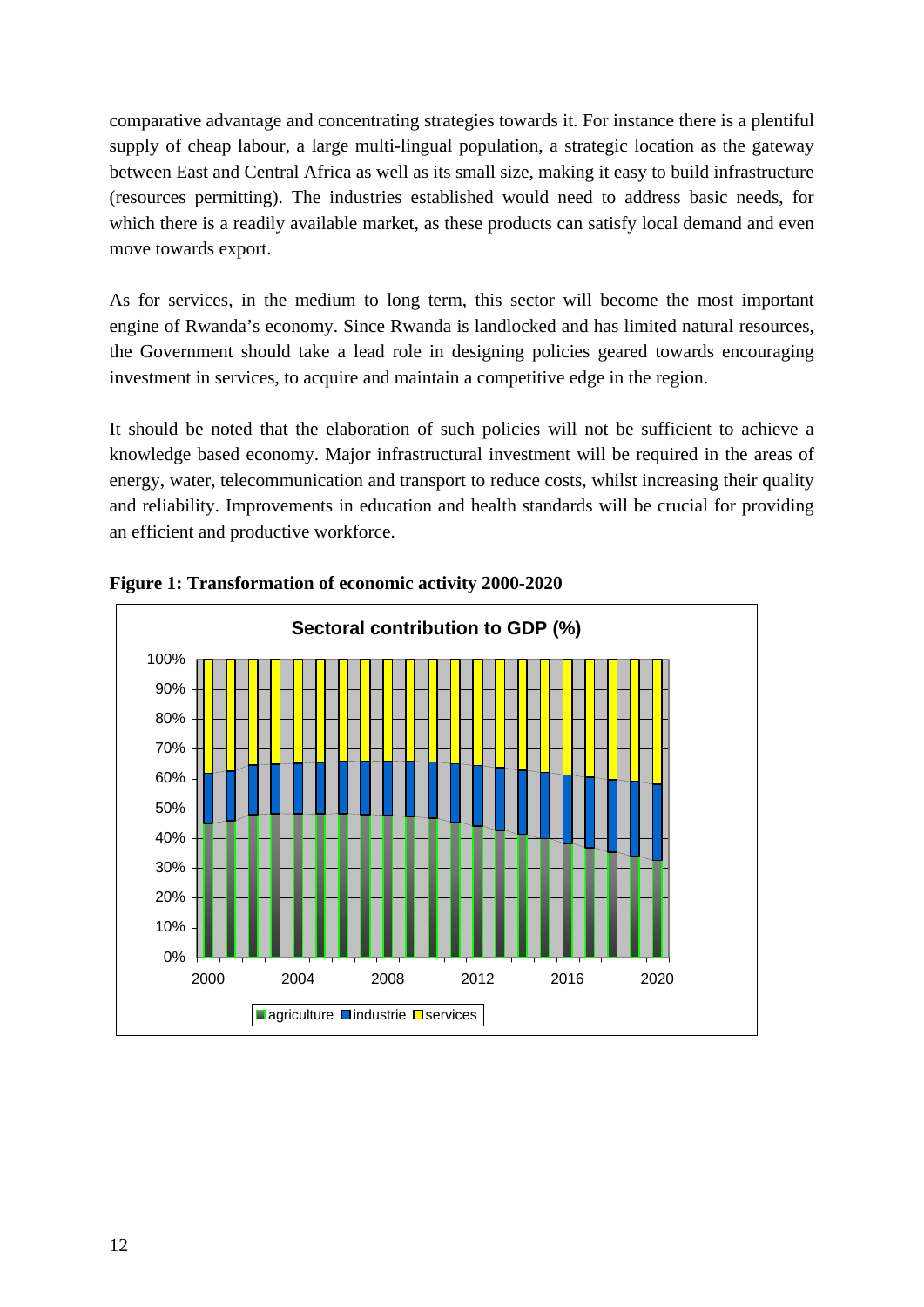#### **3.3. Long Term: Creating a productive middle class and fostering entrepreneurship**

The developmental process and capital formation cannot  $-$  in the long run  $-$  be achieved by the state or by donor funds alone. While both of these must contribute, the backbone of the process should be a middle class of Rwandan entrepreneurs. Productive entrepreneurship must be fostered to perform its traditional role of creating wealth, employment and vital innovations through opportunities for profit.

Stimulating the private sector, particularly with regard to the promotion of exports and competitiveness is not achievable without broadening and deepening the financial sector such as banking, insurance and the application of information technology. Provision of high quality educational services in sciences and technology, will be necessary for consolidating development gains made in the short and medium term. Rwanda should also aim to find a niche market in the region, for example, becoming a telecommunications hub.

It is envisaged that with these reforms, Rwanda will transform from a subsistence agricultural economy to a knowledge-based society, with a vibrant class of entrepreneurs. The following section outlines the major stages of this transition.

## **4. The Pillars of Vision 2020**

Whereas section three focussed more on the timing of activities, we will now identify the key aspects of VISION 2020 that have been discussed so far and addresses them individually. The aspirations of VISION 2020 will be realised around six "Pillars" and will be interwoven with three cross-cutting issues. This section will examine the Pillars, whilst section 5 will address the cross-cutting issues.

| Pillars of the VISION 2020                          | Cross-cutting areas of VISION<br>2020                |
|-----------------------------------------------------|------------------------------------------------------|
| 1. Good governance and a capable state              | 1. Gender equality                                   |
| 2. Human resource development and a knowledge       | 2. Protection of environment and                     |
| based economy                                       | sustainable natural<br>resource                      |
| 3. A private sector-led economy                     | management                                           |
| 4. Infrastructure development                       | 3.<br>Science<br>and<br>technology,<br>including ICT |
| 5. Productive and Market Oriented Agriculture       |                                                      |
| 6. Regional and International Economic integration. |                                                      |

#### **Table 3: Pillars of the VISION 2020 and its crosscutting areas**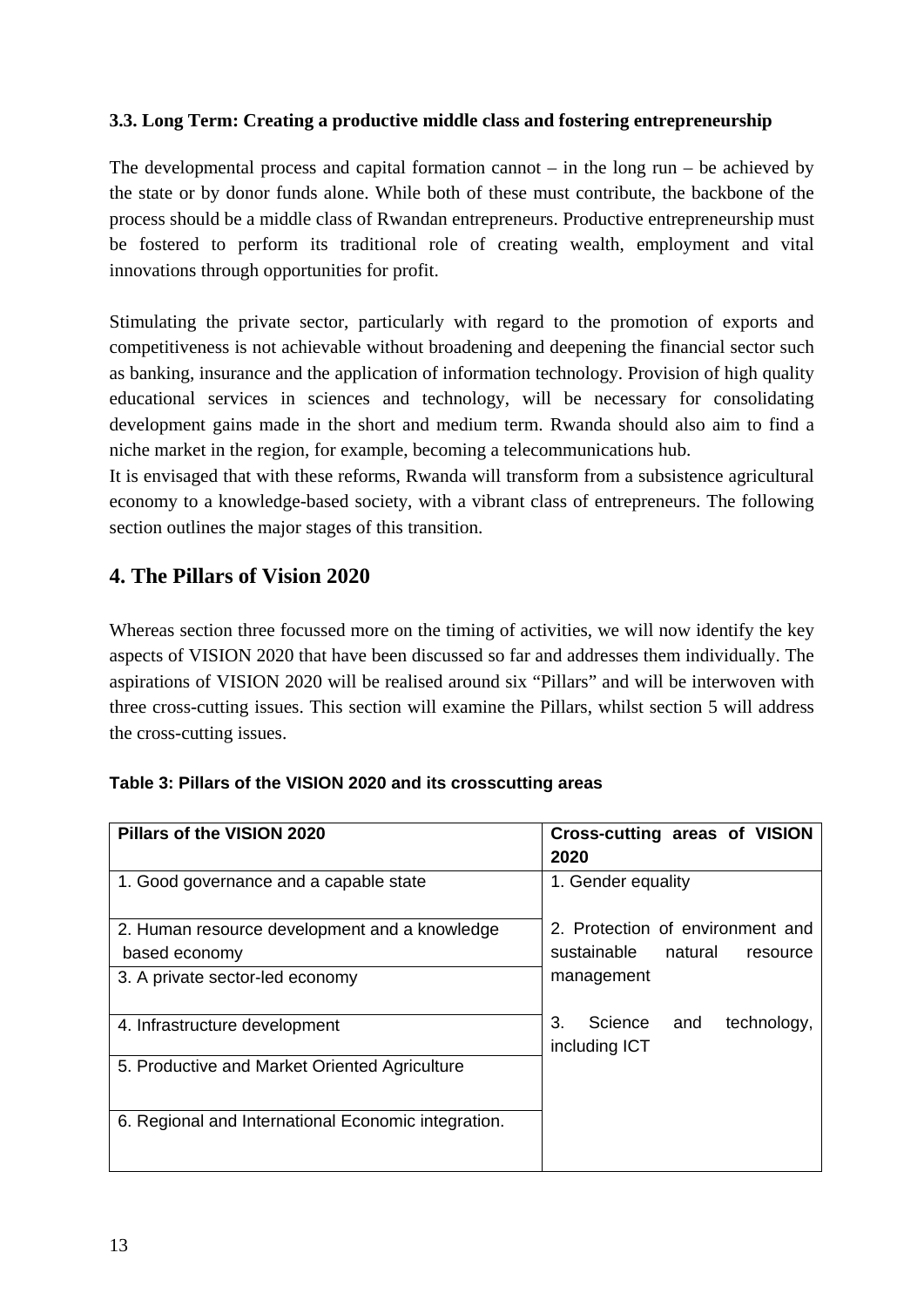#### **4.1. Good Governance and a Capable State**

Rwanda will become a modern, united and prosperous nation founded on the positive values of its culture. The nation will be open to the world, including its own Diaspora. Rwandans will be a people, sharing the same vision for the future and ready to contribute to social cohesion, equity and equality of opportunity.

The country is committed to being a capable state, characterised by the rule of law that supports and protects all its citizens without discrimination. The state is dedicated to the rights, unity and well-being of its people and will ensure the consolidation of the nation and its security.

Social and economic transformation is as much about states as markets. In effect, the role of the state is indispensable for wealth-creation and development. However, currently in Rwanda the low capacity of the state hinders this transformation. This situation calls for rapid development and deployment of public sector skilled human resources, who grasp the needs of other sectors – in particular the private sector – and can translate them into sound policies and strategies. In short, we need a small but effective, flexible public sector that can lay the foundations for Rwanda to be competitive in the modern international economy.

The State will ensure good governance, which can be understood as accountability, transparency and efficiency in deploying scarce resources. But it also means a State respectful of democratic structures and processes and committed to the rule of law and the protection human rights in particular.

People's participation at the grassroots level will be promoted through the decentralisation process, whereby local communities will be empowered in the decision making process, enabling them to address the issues, which affect them, the most.

A reconstruction of the nation of Rwanda and its social capital, anchored on good governance and an effective and capable state is considered a minimal condition to stimulate a harmonious development of other pillars<sup>2.</sup>

 $\overline{a}$ 

 $2$  It cannot be stressed enough however that the 6 pillars and 3 cross-cutting areas have to be developed in tandem – indeed that was the main message of section 3.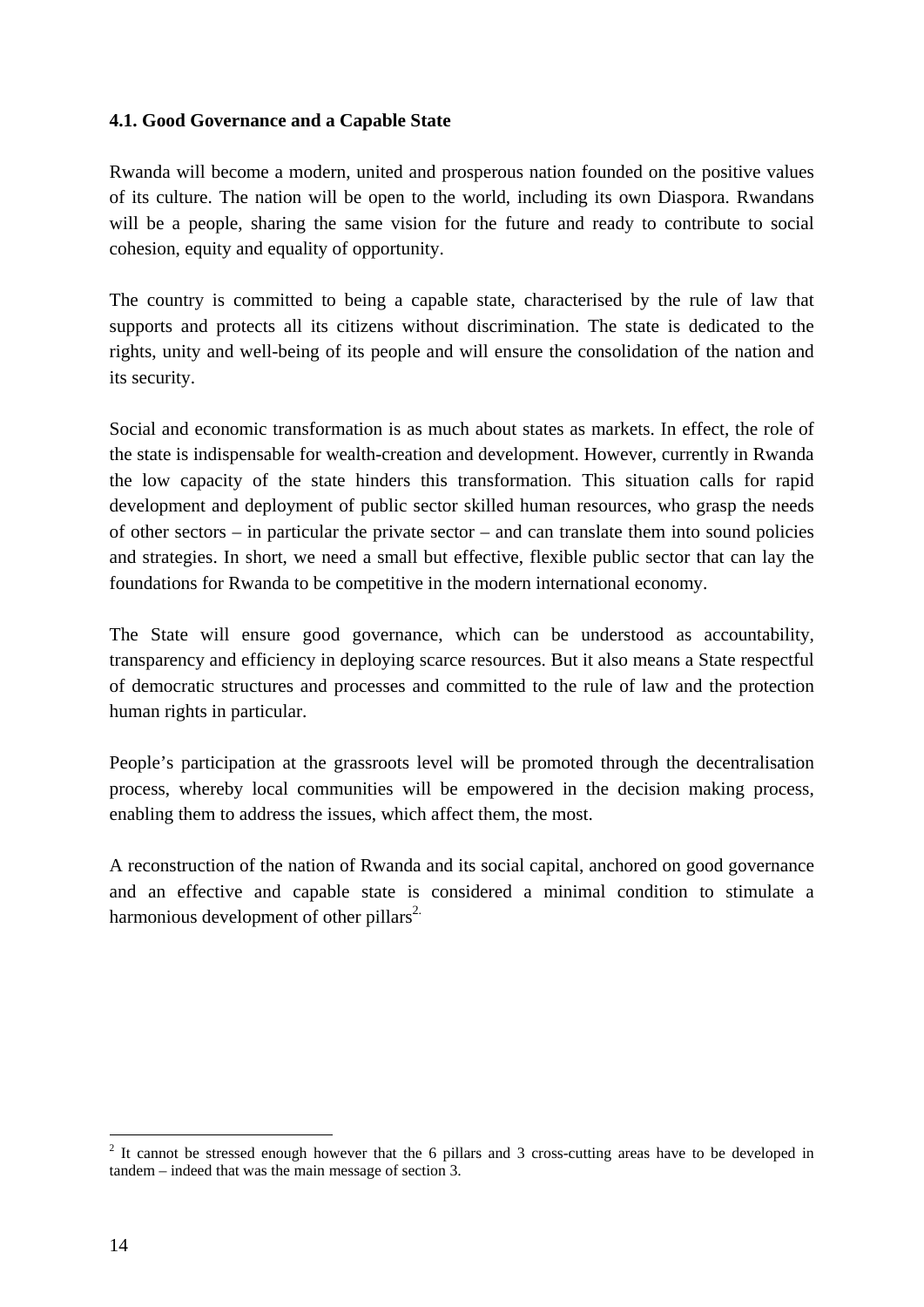#### **4.2. Human Resource Development and a Knowledge-based economy**

Apart from raising the general welfare of the population, improvements in education and health services can be used to build a productive and efficient workforce. This will be essential for Rwanda to become a sophisticated knowledge-based economy.

#### *(i) Education*

Rwanda is committed to reaching "Universal Education for All", which is one of the most important Millennium Development Goals. However, there is clearly a need to educate and train people at all levels: primary, secondary and tertiary, with special attention paid to the quality of education. This has been declining, due in a large part to low calibre teaching staff and therefore, the government will organise intensive teacher training programs.

Major emphasis will be placed on vocational and technical training in the fields of technology, engineering and management. This will be targeted at secondary school leavers, as well as various sections of society (with particular emphasis on youth and women). To encourage skills development, micro-credit schemes will be promoted specifically to extend finance to self-employed young technicians. Special emphasis will be given to innovative, small-scale entrepreneurs. To promote efficiency and continuous upgrading of skills, appropriate programs will be launched in the national institutions aimed at on-the-jobtraining, in-service training and distant learning.

Rwanda lags behind in professional training, with the most acute deficiency being apparent in the fields of applied and natural sciences and ICT. Although the country will continue to rely on imported technology from advanced countries, well-trained, specialised nationals will be essential to run as well as maintain technological systems ranging from medicine and agriculture to industry and telecommunications.

Absolutely crucial for achieving VISION 2020 will be to properly link education policies, with sector development and labour policies. It is crucial to understand that the investment needed for the development of the secondary and tertiary sectors, will not be effective without a skilled labour force.

#### *(ii) Health and population*

The Rwandan population is estimated at 8.2 million people with one of the highest population densities in Africa (340 inhabitants/km) and a high population growth rate (3.2% per annum). This demographic trend is one of the major causes of the depletion of natural resources and the subsequent poverty and hunger. The demographic dynamic is the result of a number of factors: (1) the high fertility rate of women, itself linked to (2) a pro-birth culture (3) low child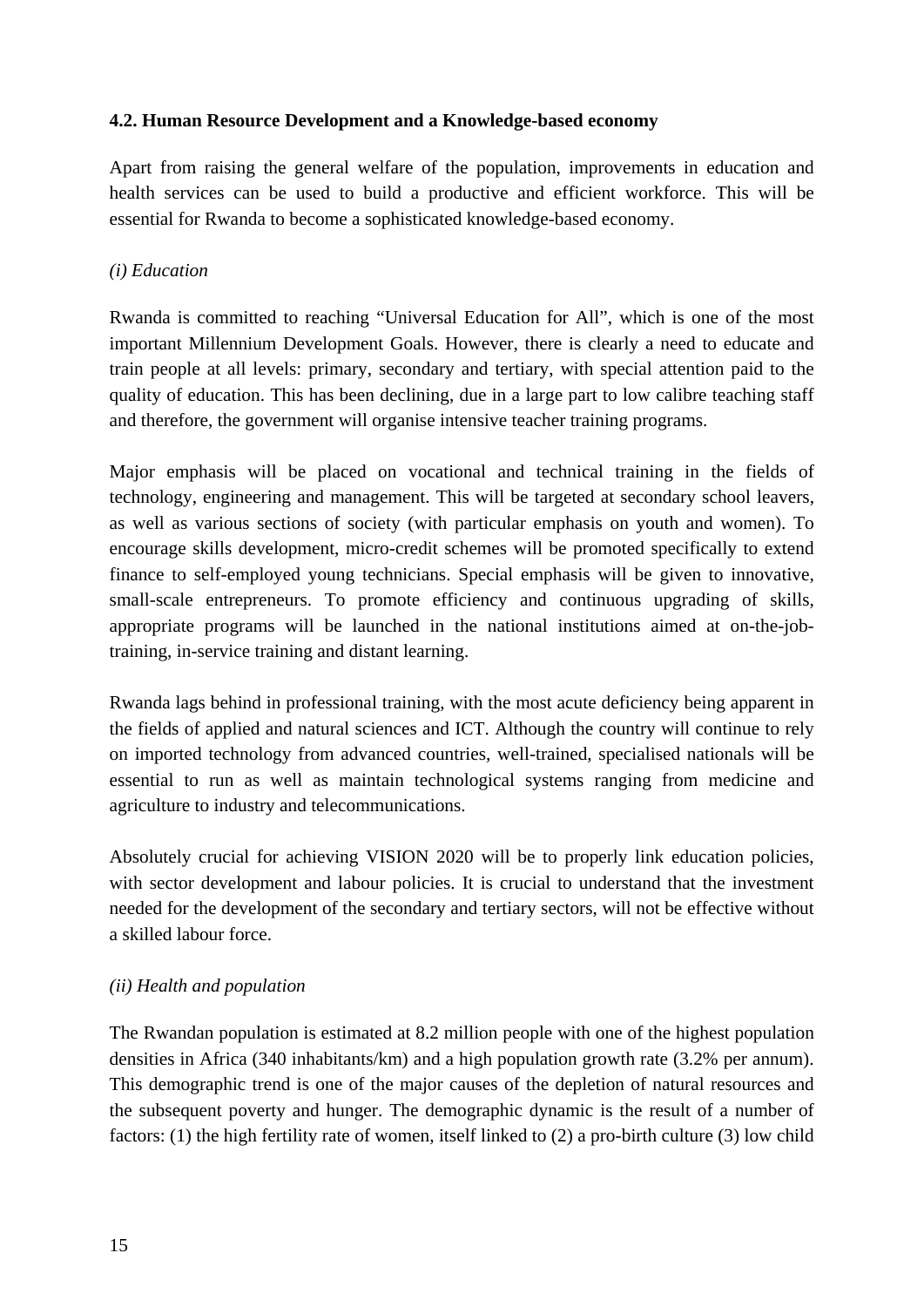death rates and (4) the relatively low general mortality rate, due to a climate and topography unfavourable to diseases.

Rwanda considers its population as its fundamental resource and banks on it for its future development. With the success of current and future population policies, Rwanda projects to reduce the fertility rate within 20 years from 6.5 to 4.5 children and the population growth rate to 2.2%.

| Age bracket  | 1997 | 2002 | 2007 | 2012  | 2017  | 2020  |
|--------------|------|------|------|-------|-------|-------|
| 00-04        | 1177 | 1456 | 1529 | 1519  | 1694  | 1889  |
| 05-09        | 1121 | 1110 | 1384 | 1462  | 1630  | 1818  |
| $10 - 14$    | 611  | 1102 | 1093 | 1365  | 1522  | 1697  |
| $15 - 19$    | 474  | 1052 | 1082 | 1077  | 1201  | 1338  |
| 20-24        | 445  | 865  | 1027 | 1059  | 1181  | 1317  |
| 25-64        | 2044 | 2340 | 2951 | 3693  | 4117  | 4590  |
| $65+$        | 248  | 238  | 234  | 245   | 272   | 305   |
| <b>Total</b> | 6120 | 8163 | 9299 | 10420 | 11617 | 12954 |

**Table 4: Population projection (in 1000's) by major age brackets.** 

Source: - 3rd General Census of Population and Housing,2002;- ONAPO, SEDS, 1996

Although the state of health of the Rwandan population has improved significantly over recent years, it is still inadequate. The prevalence of malaria (40% of hospital consultations in health centers) and of HIV-AIDS (11.2% of the total population) is high and constitutes a major economic problem.

The objectives to be attained in the field of health within the next 20 years include: a reduction in the infant mortality rate from 107 to 50 per 1000 and the maternal mortality rate from 1070 to 200 per 100.000. Life expectancy will have increased from 49 to 55 years, malaria and other potential epidemic diseases will have been controlled and the AIDS prevalence will have been reduced from 11.2% to 8%.

To achieve these improvements, health policies must be targeted at the poorest members of the population to improve access to healthcare, the quality of that healthcare and to reduce its cost. Family planning is crucial for reducing both birth rates and the prevalence of HIV/AIDS. Envisaged and current population policies should go hand in hand with strategies to overcome problems in the health sector. Indeed, poverty remains a major cause of poor health and vice versa.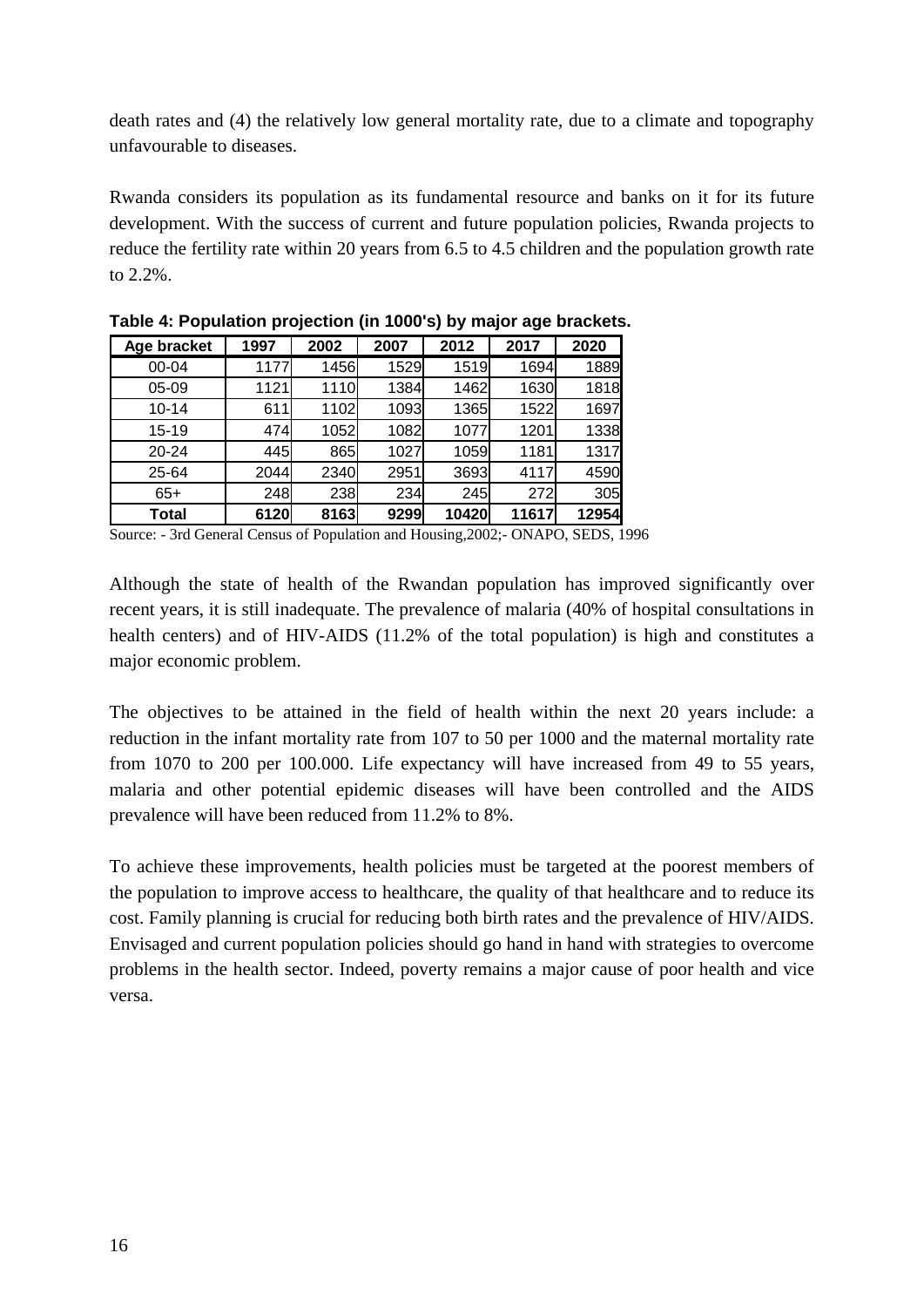#### **4.3. Private Sector-led Development.**

For Rwanda's development the emergence of a viable private sector that can take over as the principle growth engine of the economy, is absolutely key. Not only will such a development be conducive for economic growth, but it will also ensure the emergence of a vibrant middle class of entrepreneurs, which will help develop and embed the principles of democracy. Although foreign direct investment will be encouraged, a local-based business class remains a crucial component of development.

The Government of Rwanda will not be involved in providing services and products that can be delivered more efficiently by the private sector. It is, therefore, committed towards a comprehensive privatisation policy that will help reduce costs and prices and widen consumer choice. The State will only act as a catalyst ; ensuring that infrastructure, human resources and legal frameworks are geared towards stimulating economic activity and private investment.

The development of the financial sector will be crucial, as it is currently underdeveloped and poorly adapted to the economic needs of the country. The financial sector must be able to provide the necessary capital for private sector development. The government will also promote local business through the introduction of export processing zones, in which foreign operators could have local partners.

The development of Rwanda's private sector will not limit itself to the formal sector. The informal sector will also be developed, in such area as retail trade, repair workshops and garages, handicrafts and metal works.

Particular attention will be paid to the labour market. During the 40 years of colonialism, the Rwandan economy has been able to generate only 200,000 jobs outside agriculture. If family planning services improve, the population is still projected to reach 13 million by 2020, of which 7 million people will be earning a living on off-farm activities. Therefore, it will be necessary to create 1,4 million jobs outside agriculture. Given the trends of the Rwandan economy over the past decades, this is clearly a huge challenge, in which the private sector needs to play a pivotal role.

#### **4.4. Infrastructure Development**

The rehabilitation and development of infrastructure is a crucial aspect in lowering the costs of doing business in Rwanda, which will attract domestic and foreign investment.

#### *(i) Land use management*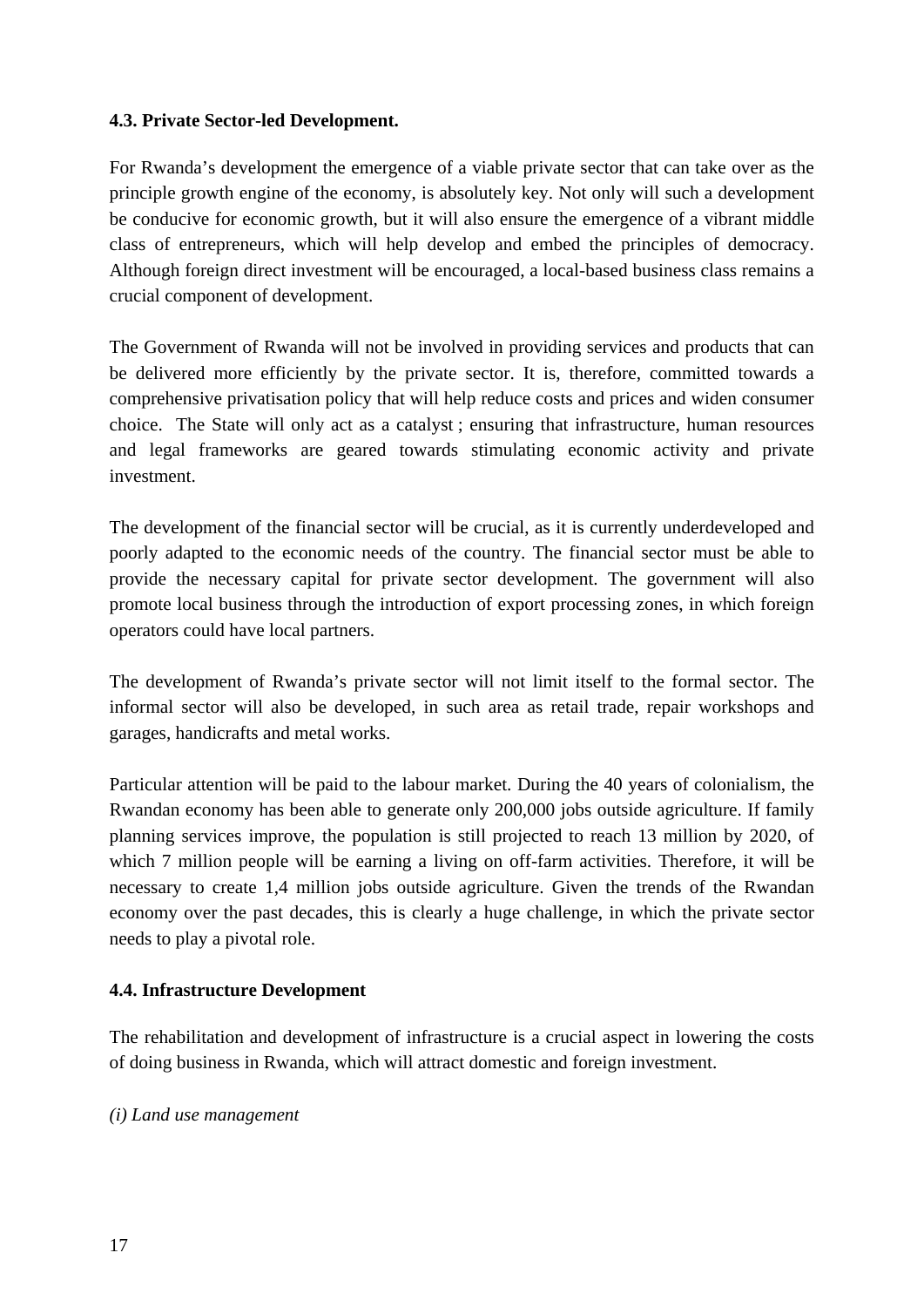Land use management is a fundamental tool in development. As Rwanda is characterized by acute land shortage, a land use plan is needed to ensure its optimal utilization in urban and rural development. Currently, Rwanda's land resources are utilized in an inefficient and unsustainable manner, which limits the profitability of land and infrastructure, whilst aggravating the national capacity to retain rainwater. To address this, a modern land law providing security of tenure and freedom of exchange will be instituted.

Rwanda will pursue a harmonious policy of grouped settlements based on economic activity. Rural settlements organized into active development centres will be equipped with basic infrastructure and services. This system of settlement will serve as an entry point into the development of non-agricultural income generating activities. Land will be reorganized and consolidated so as to create adequate space for modern and viable farming.

#### *(ii) Urban development*

Rwanda is characterized by low but accelerating urbanization. This has happened in a rapid and uncoordinated manner, meaning that social services and employment opportunities are lagging behind. From now until 2010, each town will have regularly updated urban master plans and specific land management plans. The country will develop basic infrastructure in urban centres and in other development poles, enabling the decongestion of agricultural zones. The proportion of those living in towns and cities will increase from 12% to 30%, (from 5% in 1995). The income differential between towns and rural areas should remain within reasonable proportions, due to the decentralization of economic activities to the country.

#### *(iii) Transport*

Rwanda is landlocked with high transport costs to the ocean ports of Kenyan and Tanzania. Therefore, it is imperative to develop, alternative lower costs of transport to the sea, notably through a regional rail extension to Isaka, Tanzania and an extension to the Ugandan Railway system. A combined rail and water system that can link to the Banguela Railway will be considered. Furthermore, a second airport capable of serving, as a regional hub for the great lakes region will be developed. For the internal market, Rwanda has a reliable and safe transport network of feeder roads, however, this will continue to be extended and improved.

#### *(iv) Communication & ICT*

Telecommunication coverage in Rwanda is very low. The communication policy will take advantage of the small size of the country, its high population density and the single local language to attract investors so that the sector can be liberalised. By 2020, Rwanda projects to have internet access at all administrative levels, for all secondary schools and for a large number of primary schools. Telephone services will be widespread in rural areas and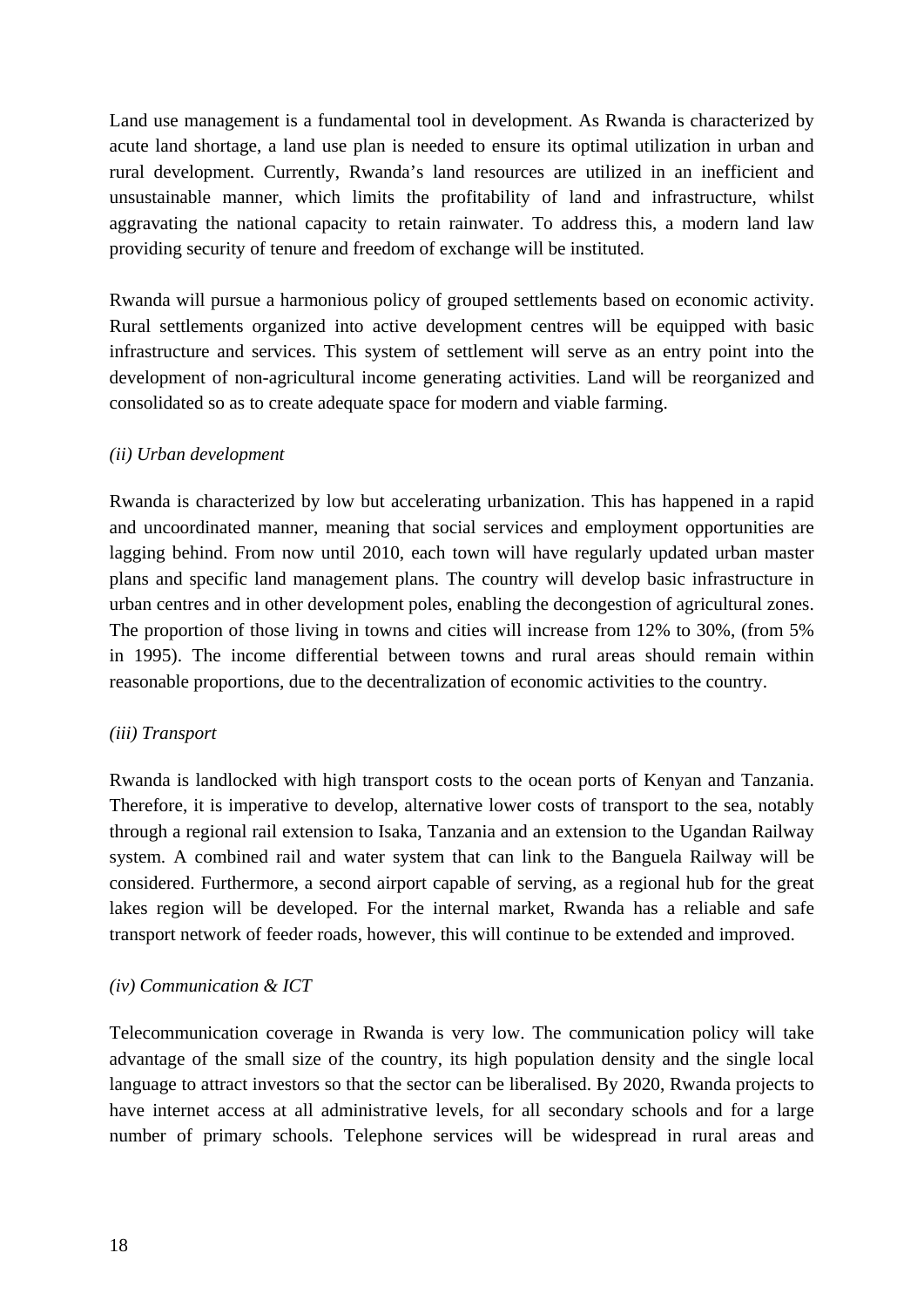efficiency of public services will have increased through the application of e-government principles.

#### *(v) Energy*

Inadequate and expensive electricity supply constitutes a limiting factor to development. Wood is the source of energy for 99 % of the population, which leads to massive deforestation and soil destruction. Imported petroleum products consume more than 40% of foreign exchange. Rwanda will therefore increase energy production and diversify into alternative energy sources.

To achieve this, Rwanda has considerable hydroelectric potential, in addition to large deposits of renewable methane gas in Lake Kivu, estimated at 60 billion cubic metres. In rural areas direct solar energy or photovoltaic energy can be used, whilst up to 1/3 of 155 million tons of peat deposit is currently exploitable. Rwanda projects that by 2020, at least 35 % of the population will be connected to electricity (up from the current 6%) and the consumption of wood will decrease from the current 94% to 50% of national energy consumption.

#### *(vi) Water*

Only 52% of Rwandans have access to clean water. Daily consumption of water is estimated at 8.15 litres per person in rural areas, far below the international standard of 20 litres. The country is endowed with reserves that could provide enough water for both consumption and agricultural purposes. These include substantial rainfall (between 900 & 1800 mm per year) and the abundance of lakes, streams and watercourses. Furthermore, there is an abundant supply of high altitude water in the western part of the country, which may be used in providing water by gravity to the southern and southeastern regions of the country that face water shortages.

In order to achieve the goals for water set out in VISION 2020, the country will have to increase the rate of access to potable water by 2.5 percentage points, annually from the current rate of 52% so that the whole of the Rwandan population will have access to drinkable water by 2020.

#### *(vii) Waste management*

Access to drainage and sewage disposal services is 85% of the population, whilst 64% of latrines do not meet the required hygienic standards. Consumption of dirty and unsafe water is at the origin of various water-borne diseases. The unplanned and disorganized construction of towns without a suitable drainage system exacerbates sanitary problems. Sewerage and rainwater can destroy public roads or stagnate, creating ideal breeding grounds for both human and animal diseases. Since most houses are situated on the summit and on the slopes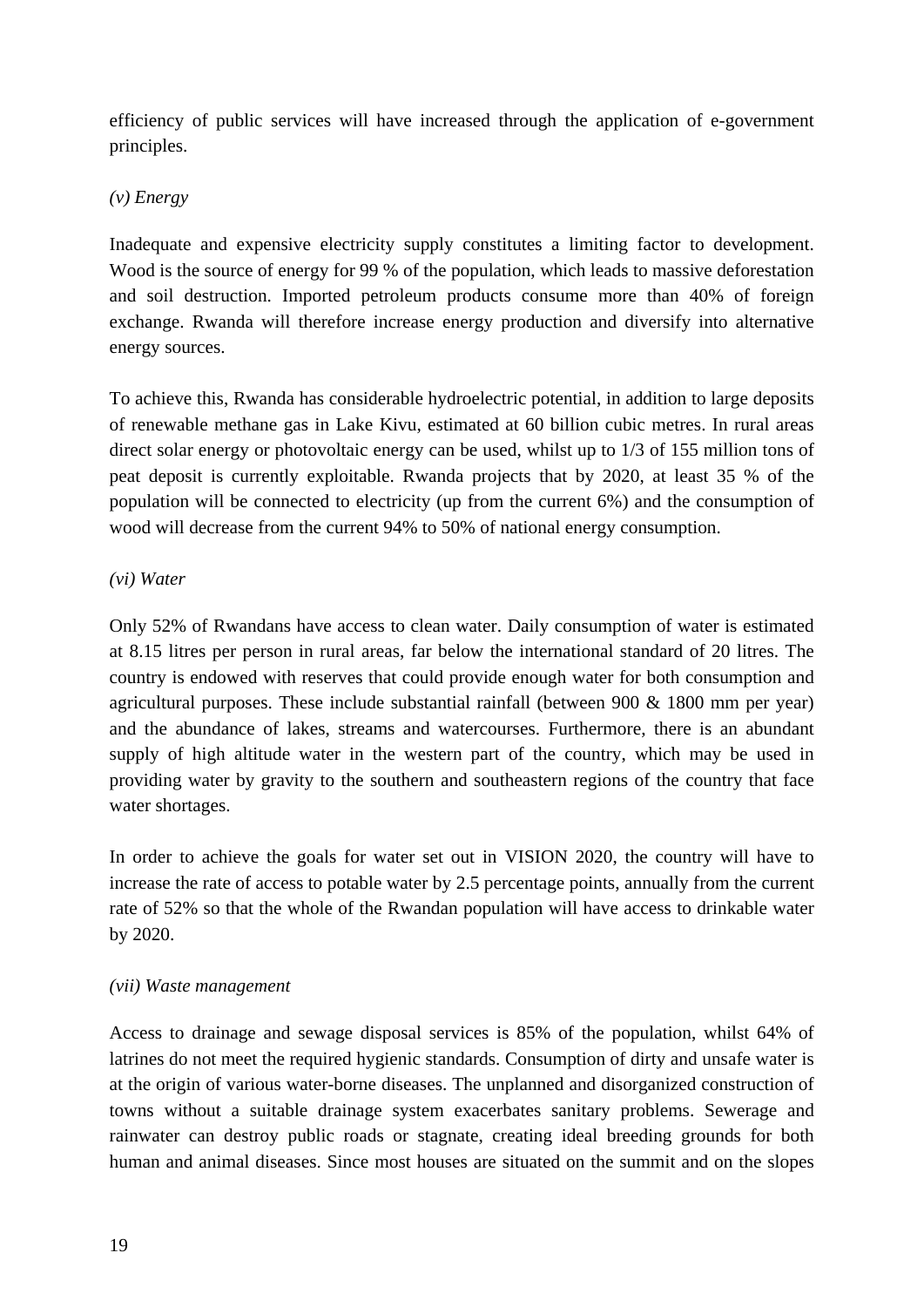of hills, water sources are in constant danger of pollution by domestic sewerage and other human activities carried by the stream of water. The environmental impact of deficient waste management is barely taken into account by human settlements and industrial installations

By 2020, the rural and urban areas are to have sufficient sewerage and disposal systems. Each town is to be endowed with an adequate unit for treating and compressing solid wastes for disposal. Households will have mastered and be practicing measures of hygiene and waste disposal.

### **4.5. Productive high value and market oriented agriculture**

Rwanda's economic policies since independence are said to have targeted agriculture as the main engine of economic growth. However, the agricultural sector has continued to perform poorly, with consistently declining productivity. It will be necessary to formulate and implement realistic developmental policies that move beyond past delusions of viable subsistence-based agriculture.

Contrary to conventional wisdom, the most important issue retarding Rwanda's agricultural development is not land size, but low productivity associated with traditional peasant-based subsistence farming. Agricultural policy orientation will have to be overhauled, promoting intensification so as to increase productivity and achieve growth rates of 4.5 % to 5% per year. This can only happen through the production of high value crops and modern livestock management. The vision aims to replace subsistence farming by a fully monetized, commercial agricultural sector by 2020.

The key policy areas that need urgent attention to bring about this transformation include the following:

- $\triangleleft$  Institutional and legal reforms to ensure security of land ownership;
- Development of a market in land assets;
- Extensive research and extension services;
- $\triangleleft$  Investment in rural infrastructures:
- Use of high yielding varieties and intensive input use, especially fertilisers;
- Promotion of agro-based manufacturing;
- $\triangle$  Environmental control measures to halt the decline in soil fertility;
- ❖ Rural Financing Schemes and Markets

As mentioned above, a viable economic strategy for Rwanda requires diversification away from the agricultural sector. Agriculture will have to be developed to permit spin-off effects, beginning with the development of agro-businesses that can then provide spill-overs into other sectors of the economy. Furthermore, it can be very much expected that the above priority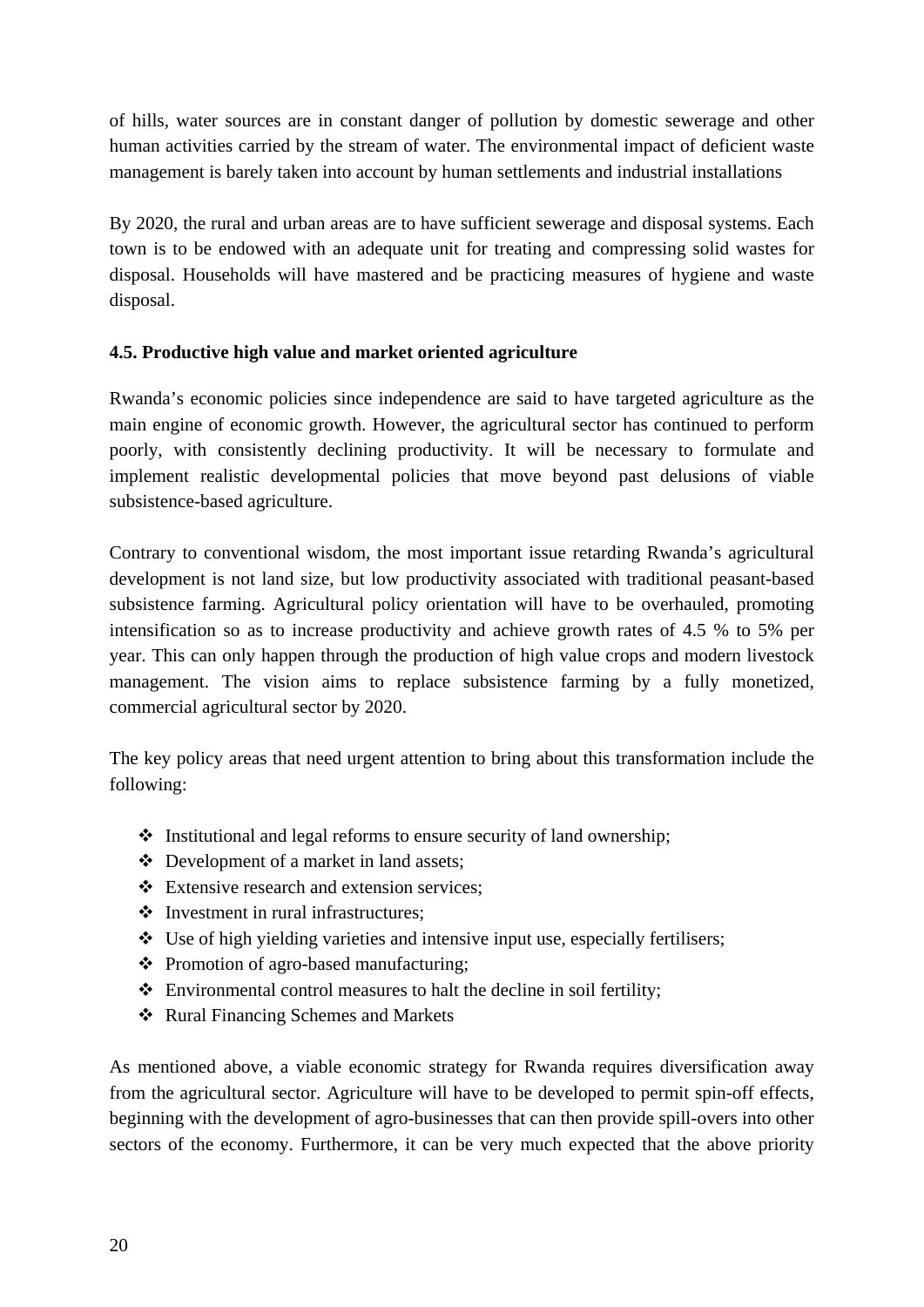policy areas will not only be supportive to agriculture, but will also benefit the whole of the rural economy.

#### **4.6. Regional and International Integration**

Rwanda considers regional economic integration as one of the crucial elements of achieving Vision 2020. To this end, it will be necessary to pursue an open, liberal trade regime, minimizing barriers to trade as well as implementing policies to encourage foreign direct investment. Furthermore, the need to adopt policies to promote competitive enterprises, exports and entrepreneurship rather than protecting failing industries cannot be overemphasised. Economic zones for ICT based production will be crucial for enhancing competitiveness of Rwandan firms.

The vision of accessing larger regional markets will be accompanied through a program of investing in infrastructure to promote Rwanda as a communication and telecommunication hub. Furthermore, taking advantage of Rwanda's comparative strategic position should be exploited in terms of entrepot functions in trade and commerce. Export processing zones, coupled with the industrial reforms noted above, will enable the country to consolidate its niche in services and communication sectors and take advantage of growing regional cooperation in the Great Lakes/ Eastern African Region.

## **5. Cross-cutting issues of VISION 2020**

Next to the 6 pillars, there are the three cross-cutting areas of gender, natural resources  $\&$ environment and culture, science & technology. These issues will not only be affected by the economic transformation but will also play an important role in achieving the VISION's development goals.

#### **5.1. Gender Equality**

Women make up 53% of the population and participate in subsistence agriculture more than men. They usually feed and provide care for the children and ensure their fundamental education. But until recently, girls were the minority in secondary schools, women had little access to the opportunities available to men and they were poorly represented in decisionmaking positions.

In order to achieve gender equality and equity, Rwanda will continuously update and adapt its laws on gender. It will support education for all, eradicate all forms of discrimination, fight against poverty and practice a positive discrimination policy in favour of women. Gender will be integrated as a cross-cutting issue in all development policies and strategies.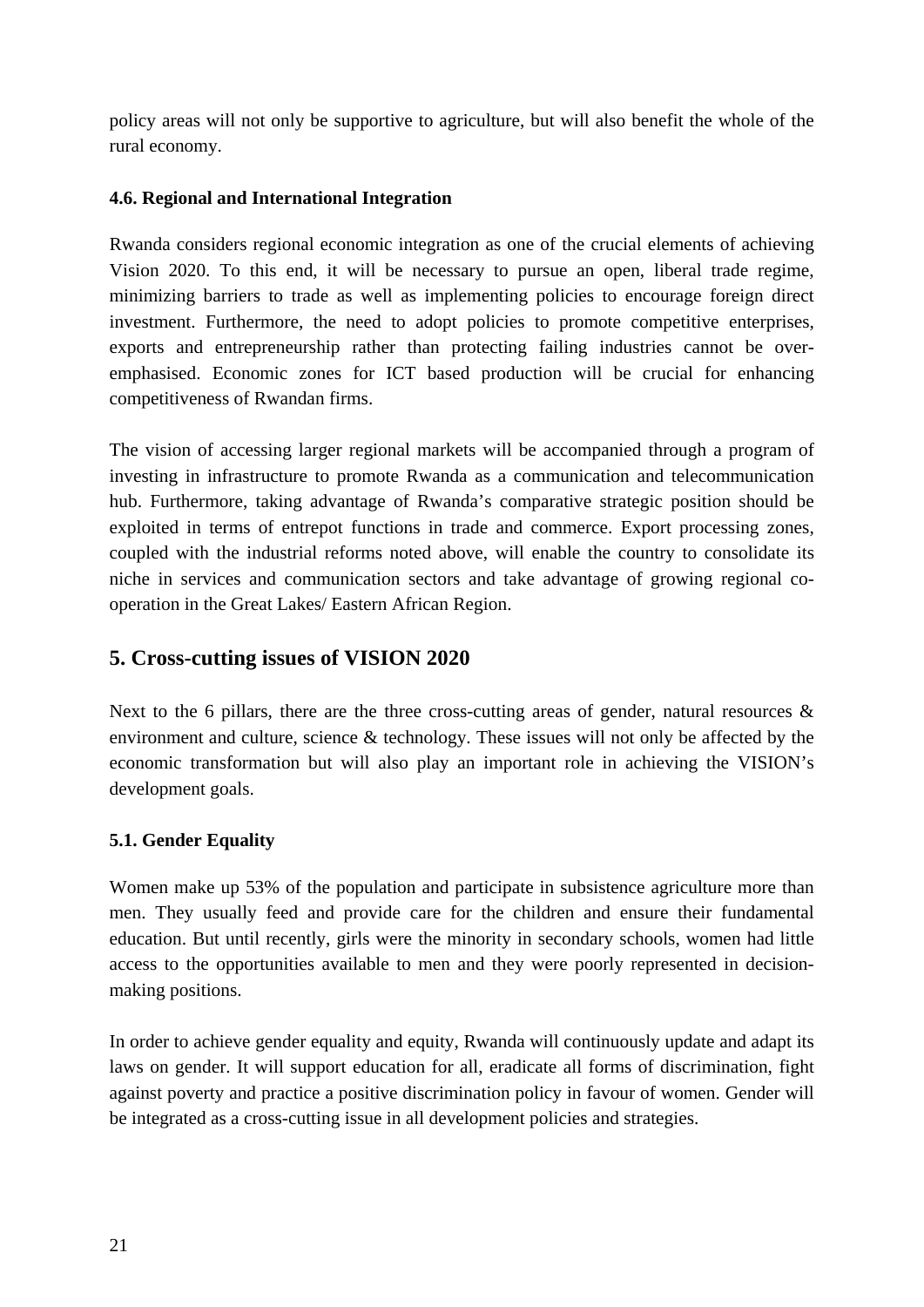#### **5.2. Natural Resources and the environment**

The major problem in the field of environmental protection in Rwanda is the imbalance between the population and the natural resources (land, water, flora and fauna and nonrenewable resources, which have been degrading for decades). This degradation is observed through massive deforestation, the depletion of bio-diversity, erosion and land slides, pollution of waterways and the degradation of fragile ecosystems, such as swamps and wetlands.

The average population growth of 3% per annum during the 80's to 90's period was faster than that of agricultural production, estimated at 2.2%. This has led to the occupation of more and more marginal areas and to the rapid and continuous soil degradation of the fragile ecosystems of the country. These environmental problems are exacerbated by the poor location of industries and the direct evacuation of their waste, without any treatment, into waterways and lakes. In order to ensure sustainable development, Rwanda will implement adequate land and water management techniques, coupled with a sound biodiversity policy.

#### **5.3. Science, Technology and ICT**

Rwandans are rightly proud of their cultural roots and the government will ensure that it takes advantage of this heritage in all facets of the development process. However, for this development process to be a success, Rwanda must embrace the future and exploit innovations in Science and technology to complement its cultural strengths.

In Rwanda, the rate of adoption and integration of science and technology in socio-economic life is very low and the shortage of technically qualified professionals is visible at all levels. From now until 2020, Rwanda projects to have adequate, highly skilled scientists and technicians to satisfy the needs of the national economy. There is a need to generate, disseminate and acquire scientific skills as well as technological innovations, in addition to integrating them into the social and economic development drive, detailed above.

In order for Rwanda to achieve this objective, it will have to develop the teaching of science and technology at secondary and university levels. It will facilitate the creation of high and intermediate technology enterprises and develop access to ICT down to the administrative sector level, in accordance with the national ICT plan.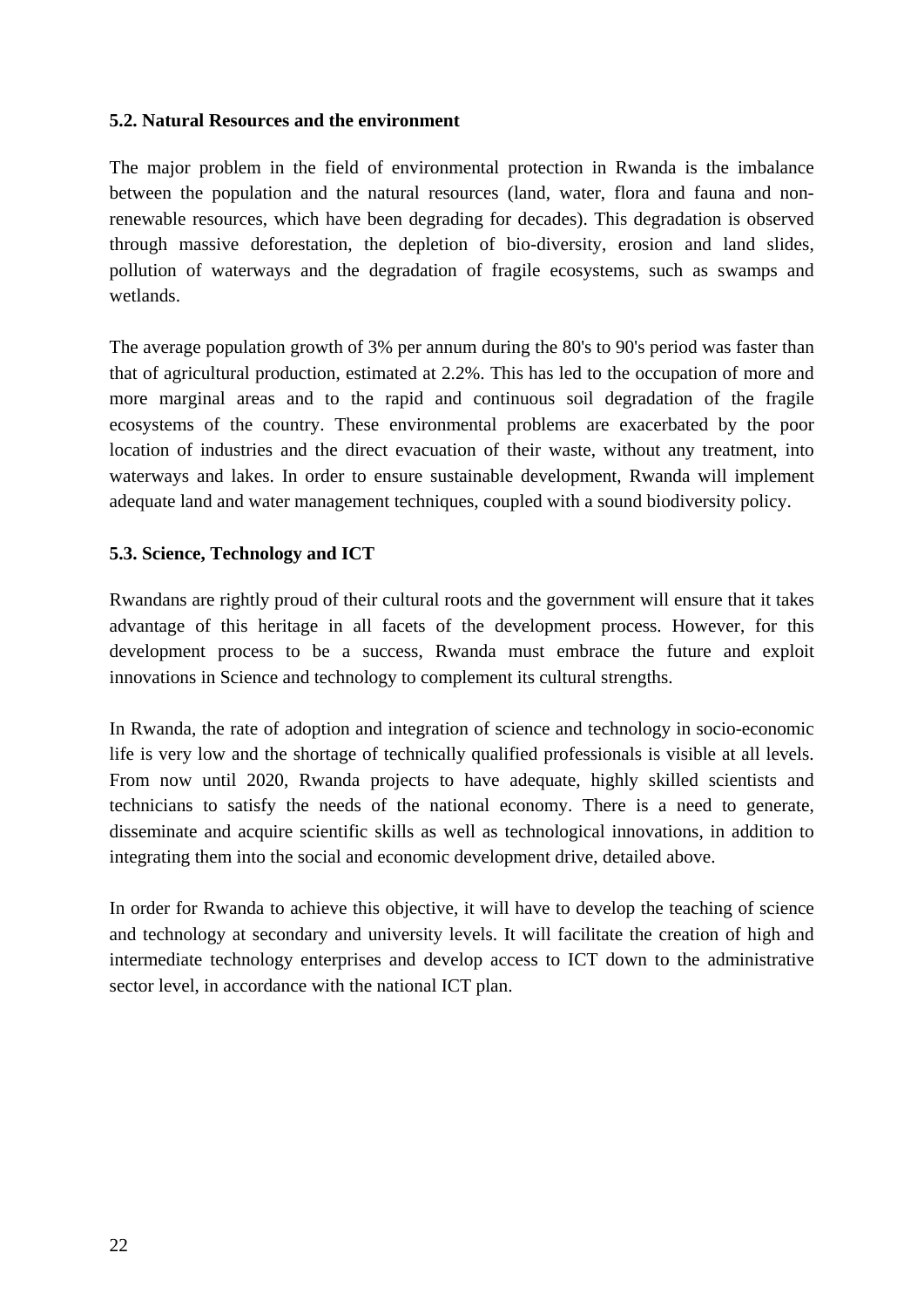## **6. The Road Map**

This road map lays out how the Rwanda Vision 2020 will be realized through the country's planning process. It also establishes a set of yardsticks against which we can measure our progress towards achieving the targets. Macroeconomic projections and the underlying assumptions clearly showing the financing requirements to realize the Vision are also made.

#### **6.1. Rwanda's Planning Process and the realisation of VISION 2020**

To ensure smooth implementation of the Vision 2020 and achievement of the aspirations described above, it will have to be reflected in the whole planning process and, particularly, medium and short-term instruments. Therefore, the long-term aspirations of the Vision will translate into medium-term programmes of the National Poverty Reduction Strategy (PRS) as well as the National Investment Strategy (NIS).

The PRS is operationalised through medium-term sector strategies that will inform provincial and district development plans. The sector strategies and the decentralised development plans will be implemented through the Medium-Term Expenditure Framework (MTEF); three-year fully integrated budgets that mainstream the Public Investment Programmes (PIP) of these agencies and translate into concrete action plans costed through annual budgets. The poverty reduction achieved through the MTEF will be monitored and will feed back into the elaboration of sector and provincial plans. See the chart below.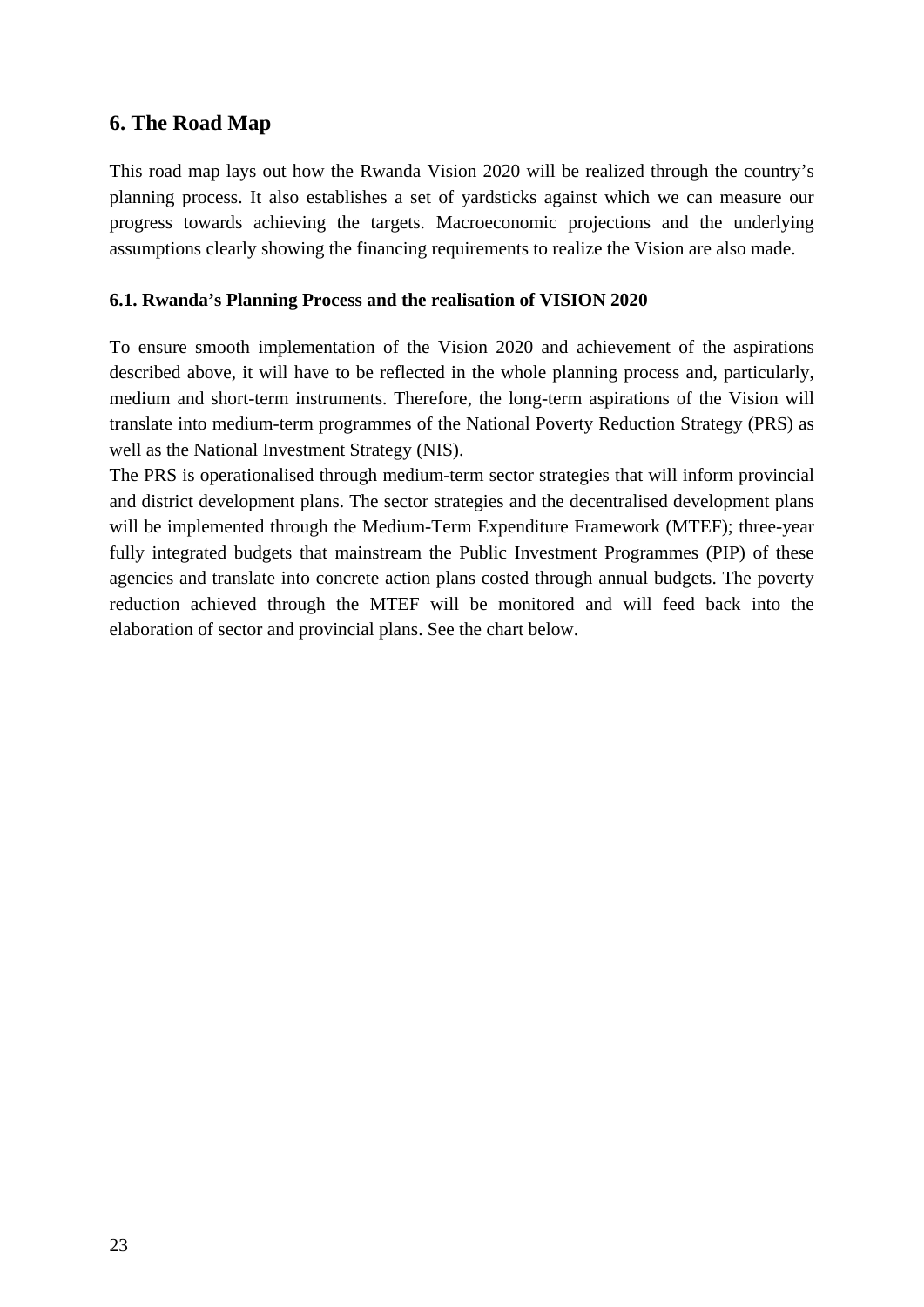### **Figure 2: Converting Vision 2020 into a reality**

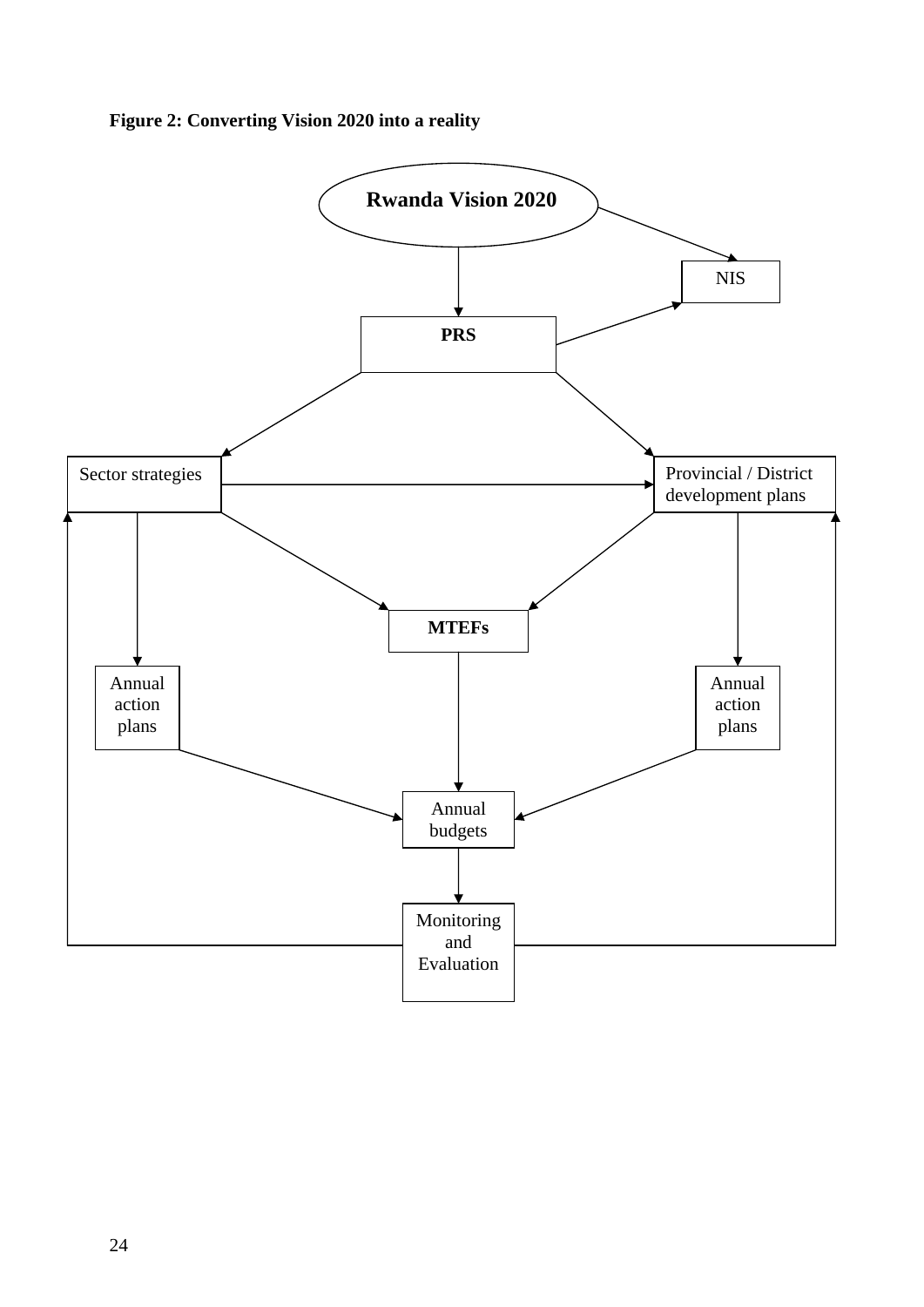#### **6.2. Financing of Vision 2020: Macroeconomic assumptions and projections**

The implementation of the Vision 2020 takes into account the necessity to achieve aspirations of the Rwandans. The assumptions for the macroeconomic perspectives over the period until 2020 can be summarised as follows:

- (1) The population growth rate is assumed to average 2.7% until 2020;
- (2) To transform into a middle income country with per capita income of about 900 USD-Rwanda will need to achieve above 7% GDP annual growth rate over the period,
- (3) Based on the ICOR approach, the country needs to annually invest 30% of GDP in order to achieve the targeted economic growth of 7%;
- (4) Initially, agriculture is the major engine of growth representing more than 45% of GDP until 2010 whilst industry and services represent 20% and 37% respectively. Afterwards, the industrial and services sectors take over so that by 2020, services will contribute 42%, industry 26% and agriculture 33% of GDP.
- (5) Private investment would account for an average of 20% of GDP and public investment 8%;
- (6) The public capital expenditure is assumed to increase to Rwf 605 billion.

| Table 5: Key economic variables of the Vision 2020 |  |
|----------------------------------------------------|--|
|----------------------------------------------------|--|

|                                           | 2005       | 2010       | 2015       | 2020       |
|-------------------------------------------|------------|------------|------------|------------|
| Population (Million)                      | 8.65       | 9.88       | 11.29      | 12.90      |
| Population growth rate                    | 2.7%       | 2.7%       | 2.7%       | 2.7%       |
| Nominal GDP (Billion)                     | 1,218.75   | 2,147.85   | 3,957.28   | 7,291.04   |
| <b>GDP Growth Rate</b>                    | 7%         | 8%         | 9%         | 9%         |
| GDP per Capita (Rwf)                      | 140,915.87 | 217,369.10 | 350,540.18 | 565,298.46 |
| GDP per Capita (USD)                      | 231.39     | 336.48     | 542.63     | 875.08     |
| Agriculture(billion)                      | 560.63     | 923.58     | 1,582.91   | 2,376.88   |
| Agriculture (%of GDP)                     | 46%        | 43%        | 40%        | 33%        |
| Services (Billion)                        | 439        | 795        | 1,504      | 3,048      |
| Services (% of GDP)                       | 36%        | 37%        | 38%        | 42%        |
| Industry (Billion)                        | 219        | 430        | 871        | 1,867      |
| Industry (% of GDP)                       | 18%        | 20%        | 22%        | 26%        |
| Gross Domestic Investment (GDI)           | 321.75     | 614.29     | 1,131.78   | 2,085.24   |
| Public                                    | 124.19     | 163.26     | 314.35     | 605.25     |
| Private                                   | 197.56     | 451.02     | 817.44     | 1,479.99   |
| Gross Domestic Investment (GDI) % of GDP) | 26%        | 29%        | 29%        | 29%        |
| Public                                    | 10%        | 8%         | 8%         | 8%         |
| Private                                   | 16%        | 21%        | 21%        | 20%        |
| <b>Total Capital Expenditure</b>          | 124.19     | 163.26     | 314.35     | 605.25     |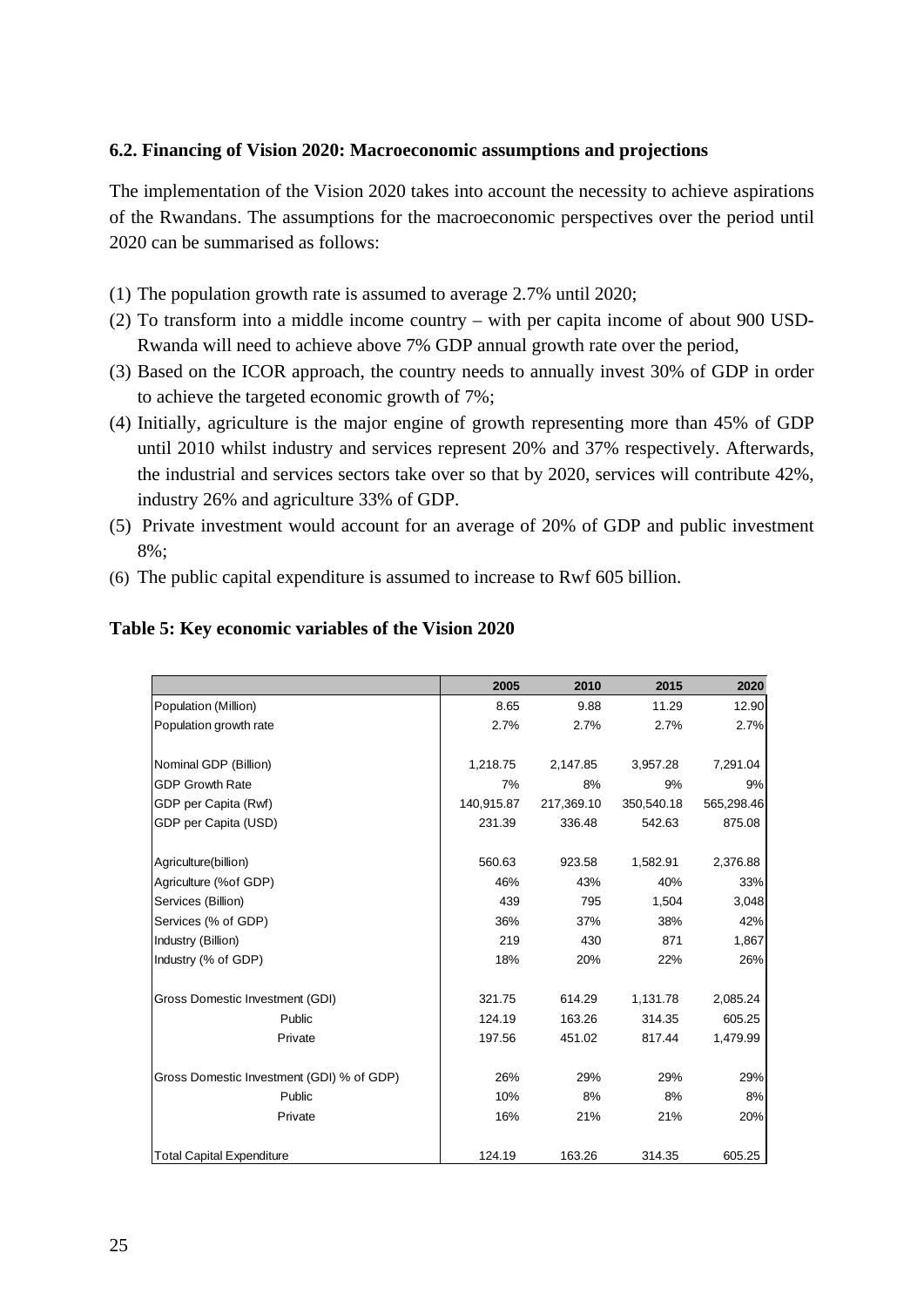







This road map highlights the challenges, which Rwanda will face in realising the targets set out in VISION 2020. Specifically, we will have to streamline planning process' so that the Vision is translated into implementable plans, with strong linkages between set priorities and the allocation of resources. It also requires a mobilisation of a substantial amount of financial resources from the state, the donor community and the private sector. If these resources can be efficiently allocated through the planning process, the goals set in this VISION will become attainable.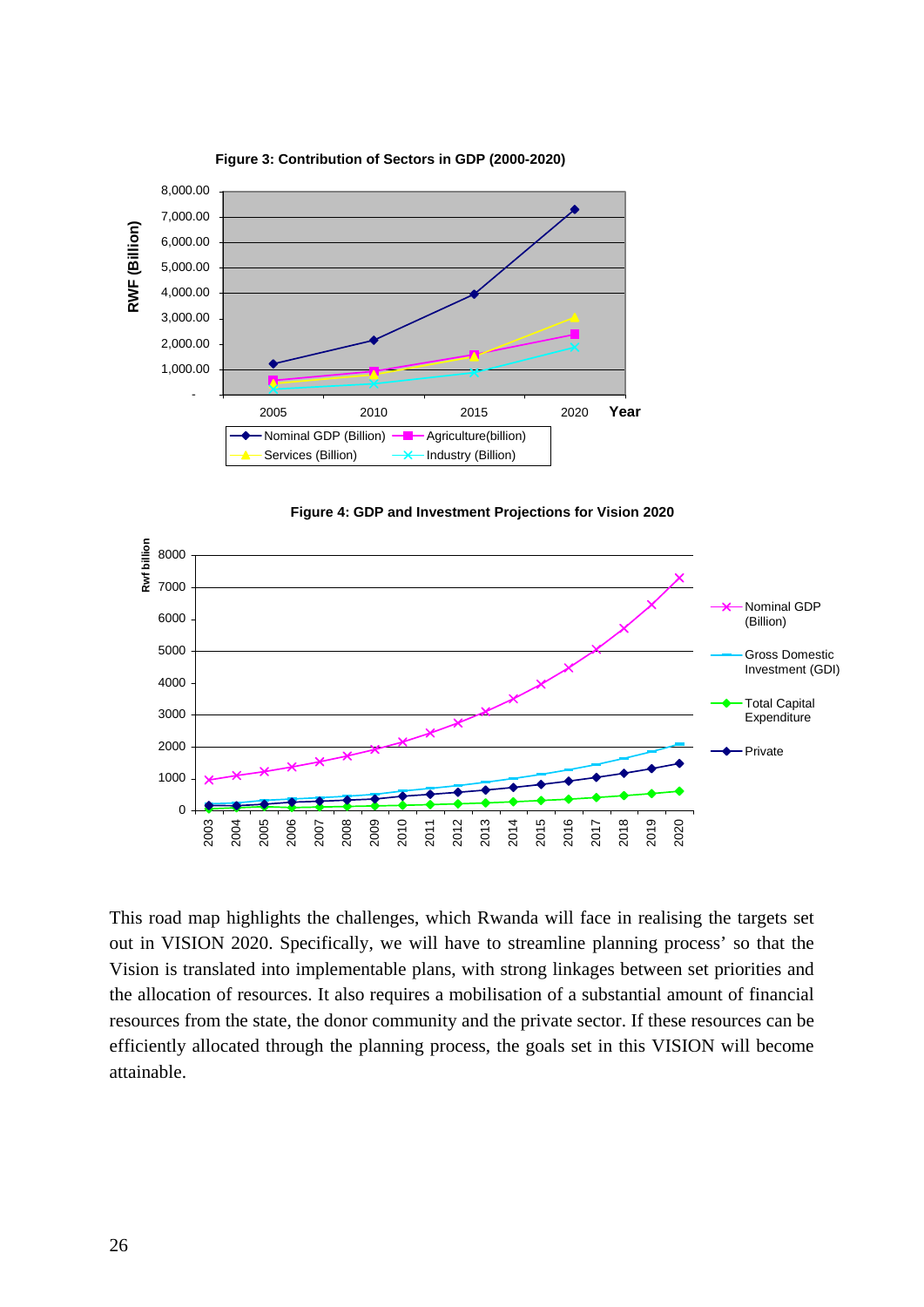# **Conclusion**

VISION 2020 represents an ambitious plan to raise the people of Rwanda out of poverty and transform the country into a middle-income economy. Some will say that this is too ambitious and that we are not being realistic when we set this goal. Others say that it is a dream. But, what choice does Rwanda have? To remain in the current situation is simply unacceptable for the Rwandan people. Therefore, there is a need to devise and implement policies as well as mobilize resources to bring about the necessary transformation to achieve the Vision. This is realistic based on the fact that countries with similar unfavourable initial conditions have succeeded. The development experience of the East Asian 'Tigers' proves that this dream could be a reality.

#### **Annexes**

| <b>Indicators</b>                                       | <b>Situation</b> | <b>Target</b> in |                          | Inter-         |
|---------------------------------------------------------|------------------|------------------|--------------------------|----------------|
|                                                         | In 2000          | 2010             | <b>Target</b> in<br>2020 | national       |
|                                                         |                  |                  |                          | level          |
| 1. Rwandan population                                   | 7,700,000        | 10,200,000       | 13,000,000               |                |
| 2. Literacy level                                       | 48               | 80               | 100                      | 100            |
| 3. Life expectancy (years)                              | 49               | 50               | 55                       |                |
| 4. Women fertility rate                                 | 6.5              | 5.5              | 4.5                      |                |
| 5. Infant mortality rate (0/00)                         | 107              | 80               | 50                       |                |
| 6. Maternal mortality rate (0/00.000)                   | 1070             | 600              | 200                      |                |
| 7. Child Malnutrition (Insufficiency in %)              | 30               | 20               | 10                       |                |
| 8. Population Growth rate (%)                           | 2.9              | 2.3              | 2.2                      |                |
| 9. Net primary school enrolment (%)                     | 72               | 100              | 100                      | 100            |
| 10. Growth secondary school enrolment (%)               |                  | 100              | 100                      |                |
| 11. Secondary school transitional rate (%)              | 42               | 60               | 80                       |                |
| 12. Growth Secondary school enrolment (%)               | $\overline{7}$   | 40               | 60                       |                |
| 13. Rate of qualification of teachers (%)               | 20               | 100              | 100                      | 100            |
| 14. Professional and technical training centers         |                  | 50               | 106                      |                |
| 15. The rate of admission in tertiary education. (0/00) | $\mathbf{1}$     | $\overline{4}$   | $\overline{6}$           |                |
| 16. Gender equality in tertiary education ( $F$ %)      | 30               | 40               | 50                       | 50             |
| 17. Gender equality in decision-making positions (% of  | 10               | 30               | 40                       |                |
| females)                                                |                  |                  |                          |                |
| 18. HIV/AIDS prevalence rate (%)                        | 13               | 11               | $\,8\,$                  | $\overline{0}$ |
| 19. Malaria-related mortality (%)                       | $\overline{51}$  | 30               | 25                       |                |
| 20. Doctors per 100,000 inhabitants                     | $\overline{1.5}$ | $\overline{5}$   | 10                       | 10             |
| 21. Population in a good hygienic condition (%)         | 20               | 40               | 60                       |                |
| 22. Nurses per 100,000 inhabitants                      | 16               | 18               | 20                       | 20             |
| 23. Laboratory technicians per 100,000 inhabitants      | $\overline{2}$   | 5                | $\overline{5}$           |                |
| 24. Poverty (%< 1 US \$/day)                            | 64               | 40               | 30                       |                |
| 25. Average GDP growth rate (%)                         | $\overline{6.2}$ | 8                | $\overline{8}$           |                |
| 26. Growth rate of the agricultural sector (%)          | $\overline{9}$   | 8                | 6                        |                |
| 27. Growth rate of the industry sector (%)              | $\overline{7}$   | $\mathbf Q$      | 12                       |                |
| 28. Growth rate of the service sector (%)               | $\overline{7}$   | $\mathbf Q$      | 11                       |                |
| 29. Ginni Coefficient (income disparity)                | 0.454            | 0.400            | 0.350                    |                |
| 30. Growth national savings (% of GDP)                  | $\mathbf{1}$     | $\overline{4}$   | 6                        |                |
| 31. Growth national investment (% of GDP)               | 18               | $\overline{23}$  | 30                       | 30             |
| 32. GDP per capita in US \$                             | 220              | 400              | 900                      |                |

#### **Annex 1: Key indicators of the Rwandan Vision 2020**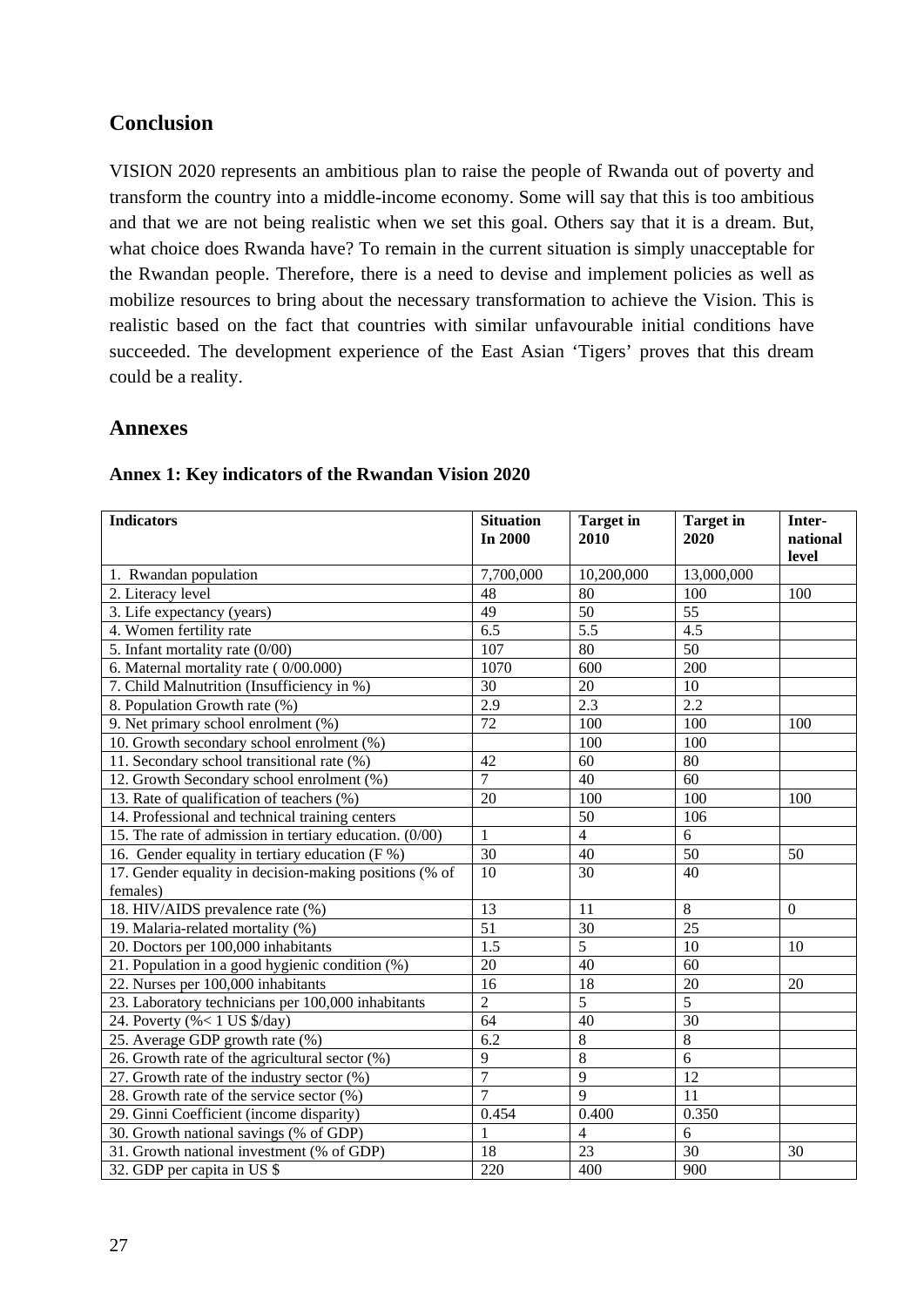| <b>Indicators</b>                                      | <b>Situation</b><br>In $2000$ | <b>Target</b> in<br>2010 | <b>Target</b> in<br>2020 | Inter-<br>national |
|--------------------------------------------------------|-------------------------------|--------------------------|--------------------------|--------------------|
|                                                        |                               |                          |                          | level              |
| 33. Urban population (%)                               | 10                            | 20                       | 30                       |                    |
| 34. Agricultural population (%)                        | 90                            | 75                       | 50                       |                    |
| 35. Modernized agricultural land (%)                   | 3                             | 20                       | 50                       |                    |
| 36. Use of fertilizers (Kg/ha/year)                    | 0.5                           | 8                        | 15                       |                    |
| 37. Financial credits to the agricultural sector (%)   |                               | 15                       | 20                       |                    |
| 38. Access to clear water (%)                          | 52                            | 80                       | 100                      | 100                |
| 39. Agricultural production (kcal/day/person (% needs) | 1612                          | 2000                     | 2200                     |                    |
| 40. Availability of proteins/person/day (% of needs)   | 35                            | 55                       | 65                       | 70                 |
| 41. Road network (km/km2)                              | 0.54                          | 0.56                     | 0.60                     |                    |
| 42. Annual electricity consumption (Khw/inhabitants)   | 30                            | 60                       | 100                      |                    |
| 43. Access to electric energy (% of population.)       | $\overline{2}$                | 25                       | 35                       |                    |
| 44. Land portion against soil erosion (%)              | 20                            | 80                       | 90                       |                    |
| 45. Level of reforestation (ha)                        |                               |                          |                          |                    |
| 46. Wood energy in the national energy consumption     | 94                            | 50                       | 50                       |                    |
| (% )                                                   |                               |                          |                          |                    |
| 47. Non-agricultural jobs                              | 200.000                       | 500,000                  | 1.400.000                |                    |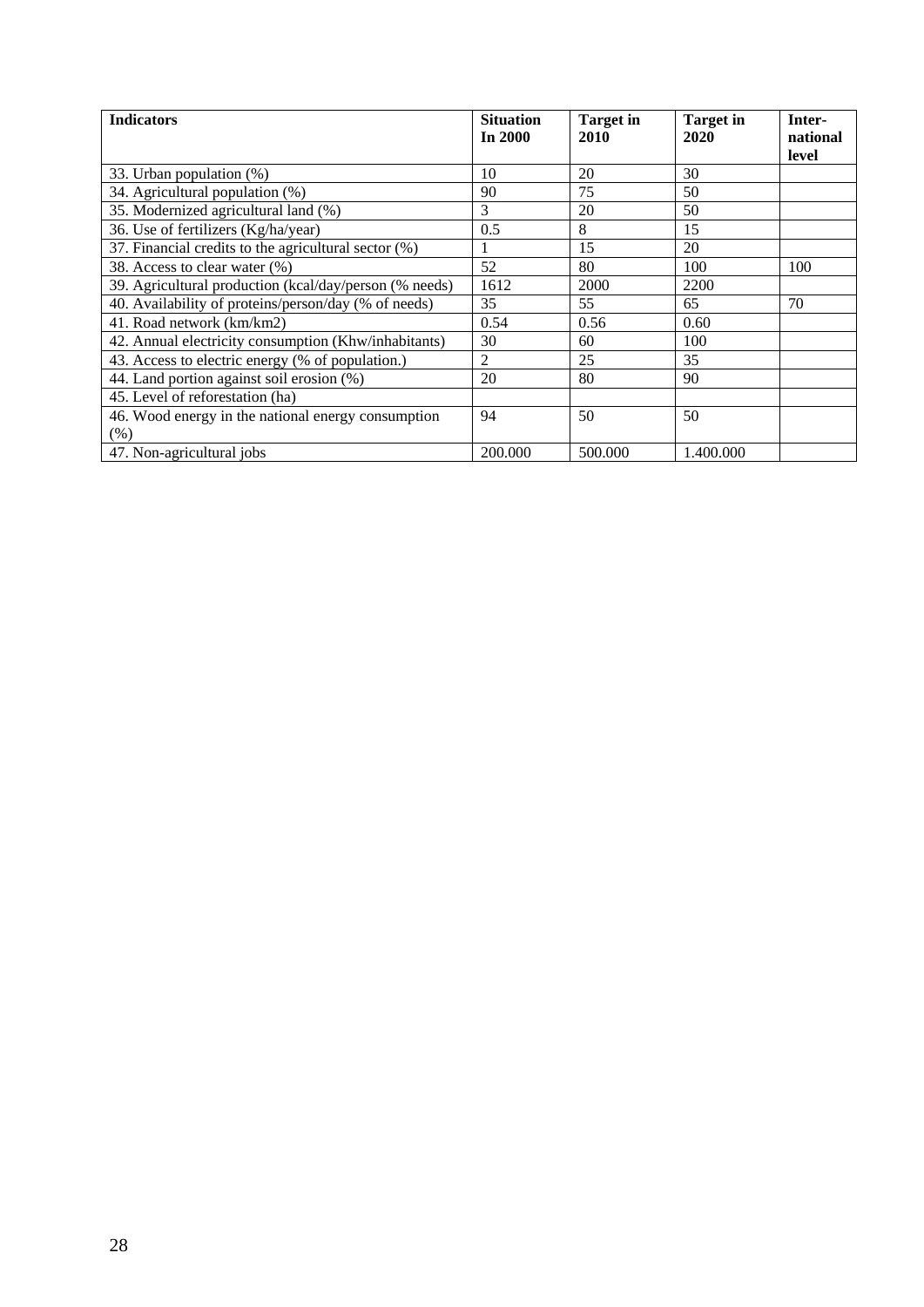| Annex 2: The role of the State in Rwanda in a historical perspective |  |  |  |  |
|----------------------------------------------------------------------|--|--|--|--|
|----------------------------------------------------------------------|--|--|--|--|

| The role of the state                                 | Pre-colonial era                                                                                                                                                                                                                   | <b>Colonial era</b>                                                                                                                                                                                                        | From independence up to                                                                                                                                                     | Post-genocide period                                                                                                                                                                                                                  |
|-------------------------------------------------------|------------------------------------------------------------------------------------------------------------------------------------------------------------------------------------------------------------------------------------|----------------------------------------------------------------------------------------------------------------------------------------------------------------------------------------------------------------------------|-----------------------------------------------------------------------------------------------------------------------------------------------------------------------------|---------------------------------------------------------------------------------------------------------------------------------------------------------------------------------------------------------------------------------------|
| Internal peace and<br>security<br><b>Nation Unity</b> | -Generally well ensured<br>by the King's authority,<br>-Periods of conflict<br>expansion and relations<br>with some neighbouring<br>kingdoms<br>-No internal problems<br>and everybody<br>contributed to defend the                | -Less regional wars, following<br>the demarcation of colonial<br>boundaries and the<br>installation of the colonial<br>administration.<br>Cracks in the social fabric of<br>the nation:<br>Exclusive schools for the<br>a) | 1994<br>-Pogroms caused by the<br>ethnic divisions,<br>-Permanent climate of<br>insecurity.<br>Development of divisive<br>ethnic ideologies.<br>Total disintegration of the | -Fight against the 1996-2000<br>insurgency,<br>-High level of internal security,<br>-Pacification of the Great<br>Lakes Region in process.<br>-explicit political will and efforts<br>for reconciliation,<br>-National Commission for |
|                                                       | nation. However, there<br>used to be voluntary<br>exile by individuals or<br>groups who had defied<br>the royal authority.<br>-The Rucunshu<br>succession war in 1896<br>that resulted in the<br>weakening of the royal<br>regime. | chiefs' children in Nyanza<br>in 1918 and Astrida in<br>1929 operated by white<br>Fathers;<br>Destitution of Hutu,<br>b)<br>modest Tutsi and Twa by<br>the Belgians in 1926,                                               | social fabric following the<br>1990-1994 genocide.                                                                                                                          | Unity and Reconciliation<br>-anti-segregation legal<br>framework including<br>abolishment of ethnicity cards.                                                                                                                         |
| Justice                                               |                                                                                                                                                                                                                                    |                                                                                                                                                                                                                            |                                                                                                                                                                             | Efforts to separate the three<br>powers,<br>-Gacaca reconciliatory justice.                                                                                                                                                           |
| Human Rights                                          | Poorly respected                                                                                                                                                                                                                   | Poorly respected                                                                                                                                                                                                           | Not respected                                                                                                                                                               | Progress towards the rule of<br>law                                                                                                                                                                                                   |
| Decentralization                                      | -Hierarchical and<br>centralized policies.                                                                                                                                                                                         | The President concentrated<br>the political powers in his<br>hands,<br>-Beginning of the<br>concentration of the national<br>economy into the hands of                                                                     | -Highly centralized<br>economic and political<br>powers.                                                                                                                    | Progressive decentralization of<br>the political and economic<br>powers, promotion of the<br>private sector<br><b>Establishment of a Common</b>                                                                                       |